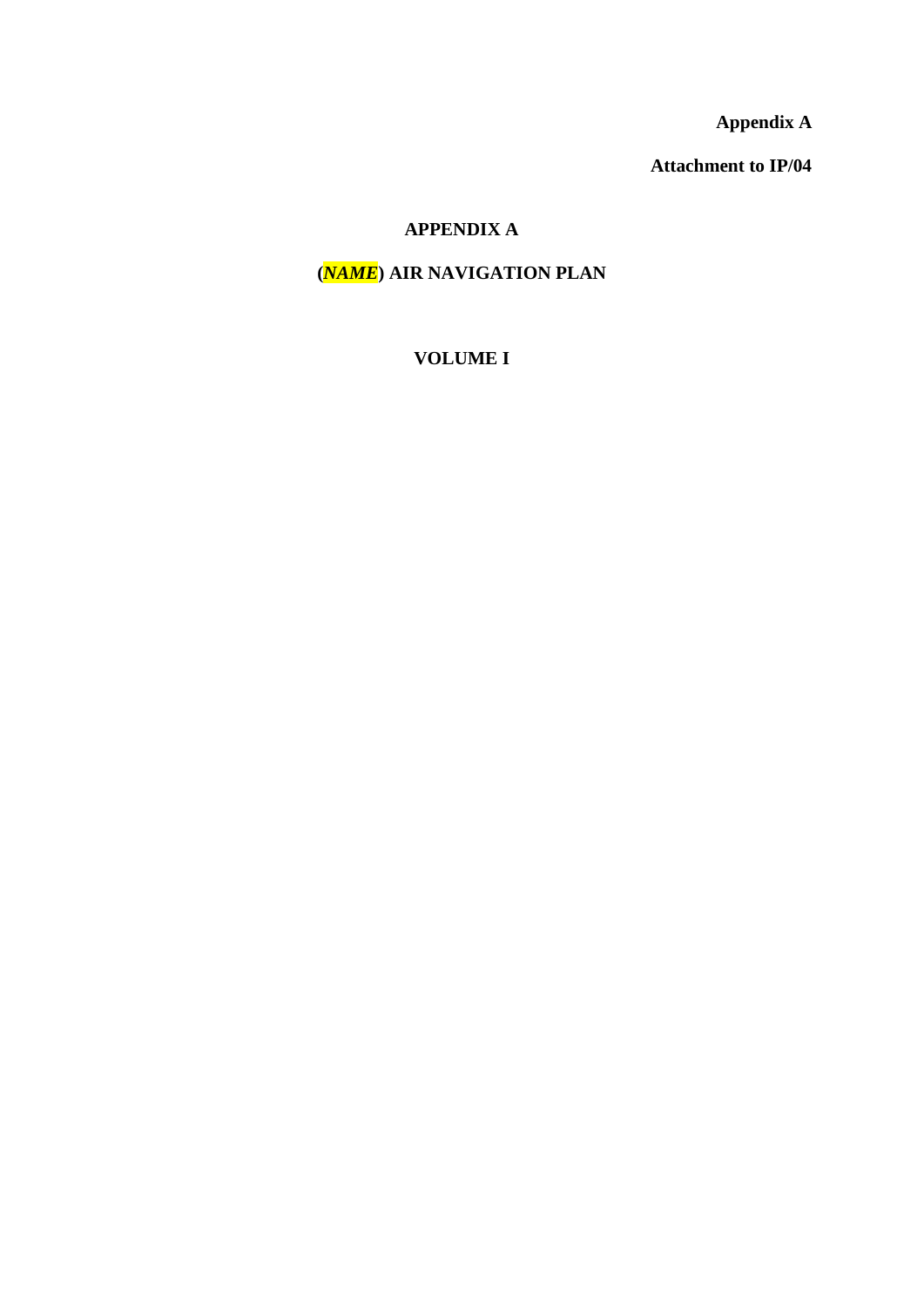# **(***NAME***) AIR NAVIGATION PLAN**

**VOLUME I**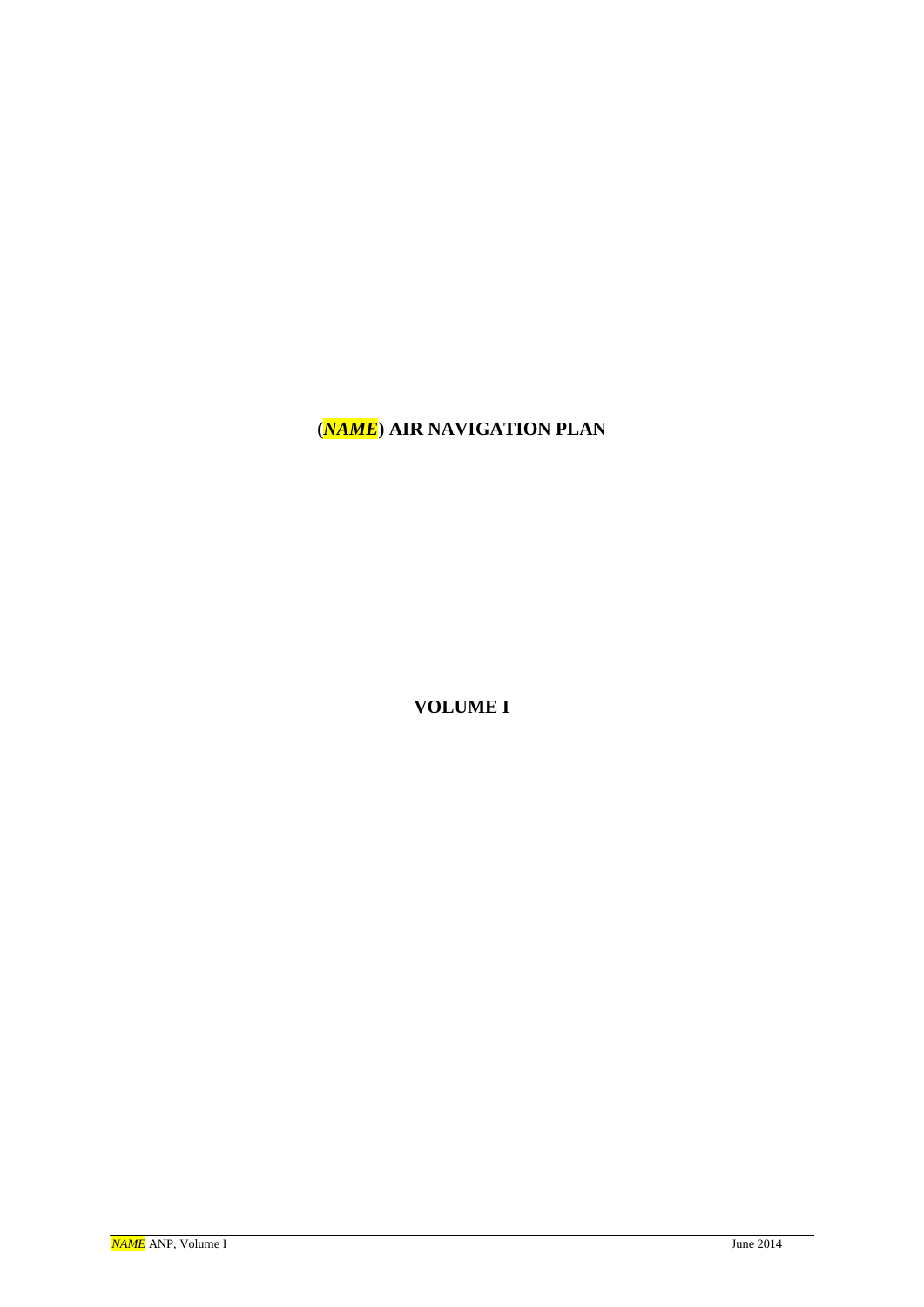### **TABLE OF CONTENTS**

| Appendix A — Procedure for the Amendment of Regional Air Navigation Plans          |
|------------------------------------------------------------------------------------|
|                                                                                    |
| Table GEN I-1 - List of Flight Information Regions (FIR)/Upper Information Regions |
| (UIR) in the Region                                                                |
|                                                                                    |
| <b>General Regional Requirements</b>                                               |
| Table AOP I-1 — International aerodromes required in the Region                    |
| <b>Specific Regional Requirements</b>                                              |
|                                                                                    |
| <b>General Regional Requirements</b>                                               |
| <b>Specific Regional Requirements</b>                                              |
|                                                                                    |
| <b>General Regional Requirements</b>                                               |
| Table ATM I-1 - Flight Information Regions (FIR)/Upper Flight Information          |
| Regions (UIR) of the Region                                                        |
| Chart ATM I-1 — Flight Information Regions (FIR) of the Region                     |
| Chart ATM I-2 — Upper Flight Information Regions (UIR) of the Region               |
| <b>Specific Regional Requirements</b>                                              |
|                                                                                    |
| <b>General Regional Requirements</b>                                               |
| Table MET I-1 - State Volcano Observatories                                        |
| <b>Specific Regional Requirements</b>                                              |
|                                                                                    |
| <b>General Regional Requirements</b>                                               |
| Table SAR I-1 — Search and Rescue Regions (SRR) of the Region                      |
| Chart SAR I-1 - Search and Rescue Regions                                          |
| <b>Specific Regional Requirements</b>                                              |
|                                                                                    |
| <b>General Regional Requirements</b>                                               |
| <b>Specific Regional Requirements</b>                                              |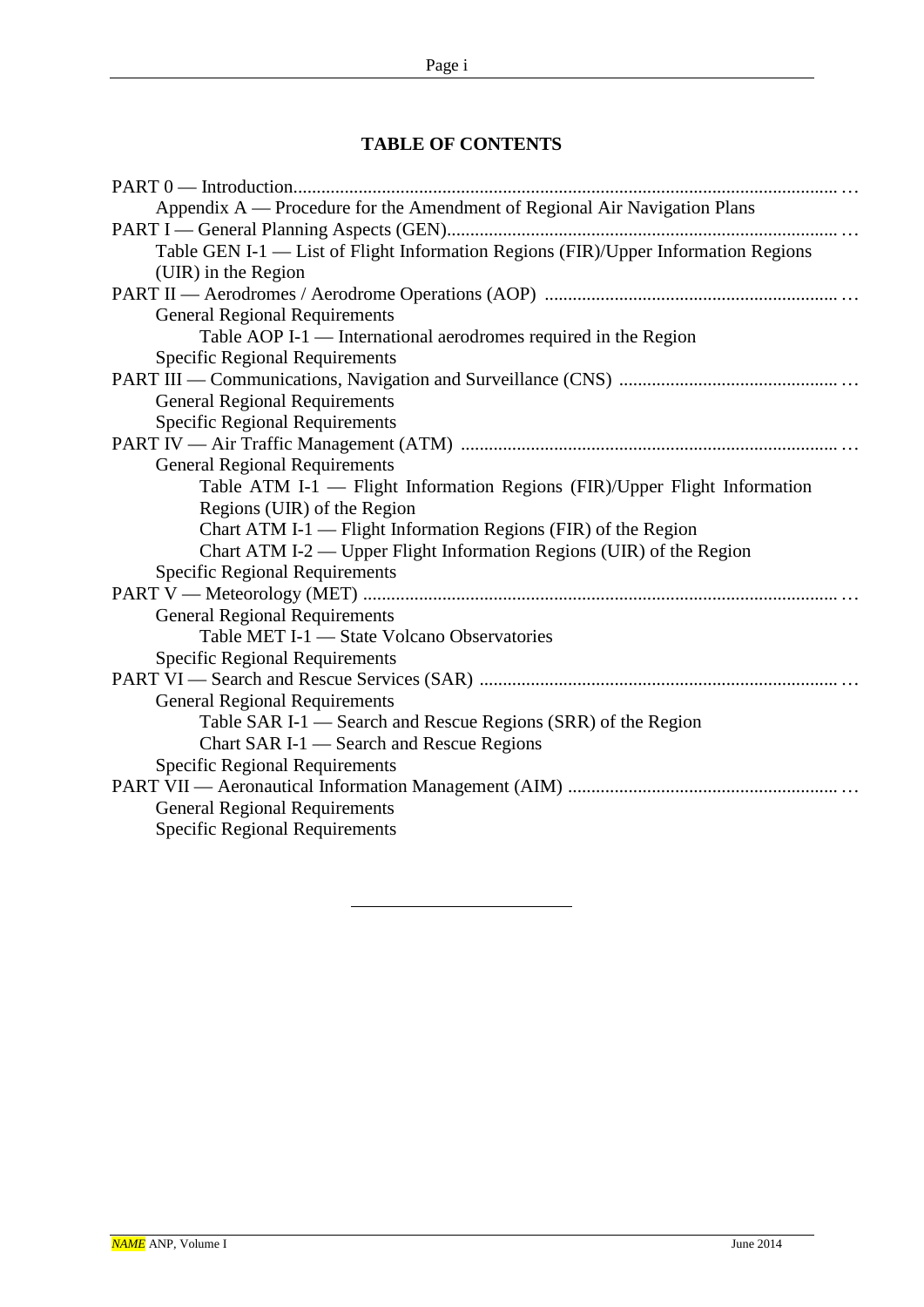### **(***NAME***) ANP, VOLUME I PART 0 – INTRODUCTION**

#### **1. GENERAL**

1.1 On *18 June 2014*, the ICAO Council decided that the regional air navigation plans (ANPs) should be published in three volumes.

1.2 ANP Volume I contains stable plan elements whose amendment necessitates approval by the Council such as the assignment of responsibilities to States for the provision of aerodrome and air navigation facilities and services in accordance with Article 28 of the *Convention on International Civil Aviation* (Doc 7300); and the current to medium term mandatory regional requirements related to aerodrome and air navigation facilities and services to be implemented by States in accordance with regional air navigation agreements and requirements specific to the region which are not covered in the ICAO Standards and Recommended Practices (SARPs) and Procedures for Air Navigation Services (PANS). The material to be included in Volume I should minimise the requirement for frequent amendment. The following is a non-exhaustive list of such elements:

- Flight Information Regions (FIR) boundaries (Table and Charts);
- Search and Rescue Regions (SRR) boundaries (Table and Charts);
- Volcanic Ash Advisory Centres (VAAC);
- Tropical Cyclone Advisory Centres (TCAC); and
- Volcano Observatories (VO).

1.3 ANP Volume II contains dynamic plan elements material related to the assignment of responsibilities to States for the provision of aerodrome and air navigation facilities and services and the current to medium term mandatory regional requirements related to aerodrome and air navigation facilities and services to be implemented by States in accordance with regional air navigation agreements involving the relevant PIRG. The amendment of these elements does not require approval by the Council. The following is a non-exhaustive list of such elements:

- Major traffic flows:
- ATS route network:
- Meteorological Watch Offices (MWO);
- Secondary Surveillance Radar (SSR) codes:
- Five-letter name-codes; and
- VOLMET Broadcasts.

1.4 ANP Volume III contains dynamic/flexible plan elements providing implementation planning guidance for air navigation systems and their modernization taking into consideration emerging programmes such as the ICAO Aviation System Block Upgrades (ASBUs) and associated technology roadmaps described in the *Global Air Navigation Plan*  (GANP) (Doc 9750). The ANP Volume III would also include appropriate additional guidance, particularly with regard to implementation, to complement the material contained in the ANP Volumes I and II. The amendment of Volume III would not require approval by the Council (approval of Part II is under the responsibility of the relevant PIRG).

*Note 1: The ANP does not list all facilities in the region(s) but only those required for international civil aviation operations.*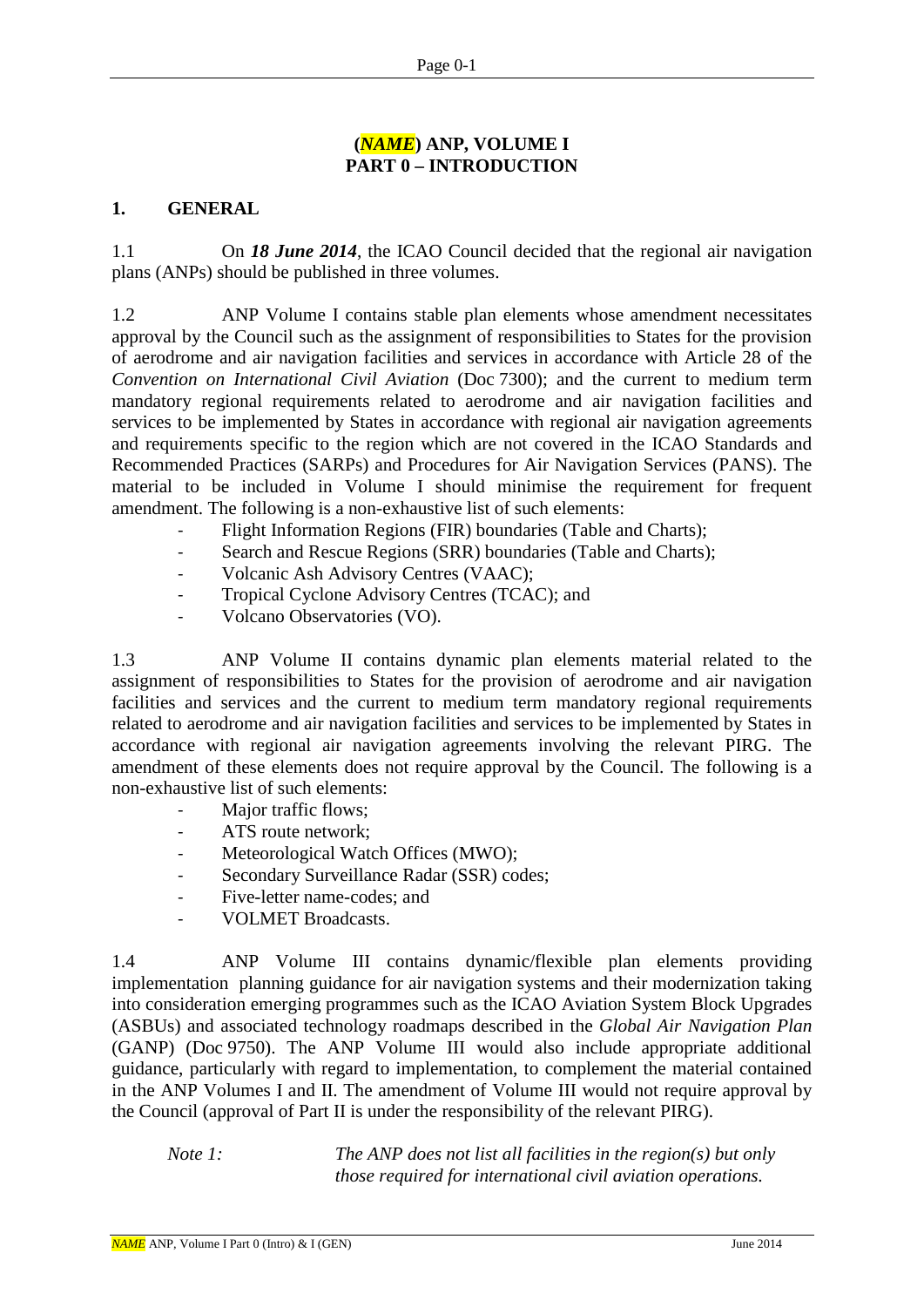*Documents from the Integrated Aeronautical Information Package and other States publications should be consulted for information on additional facilities and for operational information in general.*

*Note 2: The general structure of the regional plans for the parts which concern an air navigation field in Volumes I and II consists of an "Introduction", "General Regional Requirements" and "Specific Regional Requirements". Only Tables shown under "General Regional Requirements" are harmonized for all Regions. Should a Region require a Table for a specific field, this should be reflected under "Specific Regional Requirements" of the subject concerned. The naming convention for such tables consists of the technical field concerned (AOP, CNS, ATM, MET, SAR and AIM), the ANP Volume number (I or II), the Region (APAC, AFI, CAR/SAM, EUR, MID, NAM and NAT) and the consecutive number of the table. Examples are as follows: Table ATM I-EUR-1, Table CNS II-MID-1 or Table MET I-AFI-2.*

1.5 Guidance material on the detail of programmes or concepts should be contained in supplementary material referenced appropriately or adopted as (*NAME*) Documents.

### **2. RELATIONSHIP BETWEEN THE GLOBAL AND REGIONAL AIR NAVIGATION PLANS**

2.1 The ANPs represent the bridge between, on one side, the global provisions in the ICAO SARPs and the GANP, and on the other side, the States' air navigation plans and implementation status.

2.2 The GANP represents a rolling, 15-year strategic methodology which leverages existing technologies and anticipates future developments based on State/industryagreed operational objectives. The GANP is an overarching framework that includes key aviation policy principles to assist ICAO Regions, sub-regions and States with the preparation of their regional and State air navigation plans and to support the establishment of air navigation priorities.

### **3. OBJECTIVE AND PURPOSE OF REGIONAL AIR NAVIGATION PLANS**

3.1 The ANPs provide for the planning and implementation of air navigation systems within a specified area, in accordance with the agreed global and regional planning framework. They are developed to meet those needs of specific areas not covered in the worldwide provisions. The development and maintenance of the ANPs is undertaken by ICAO PIRGs with the assistance of the ICAO Secretariat.

3.2 The ANPs are used as a repository Document for the assignment of responsibilities to States for the provision of air navigation facilities and services within a specified area in accordance with Article 28 of the *Convention on International Civil Aviation* (Doc 7300).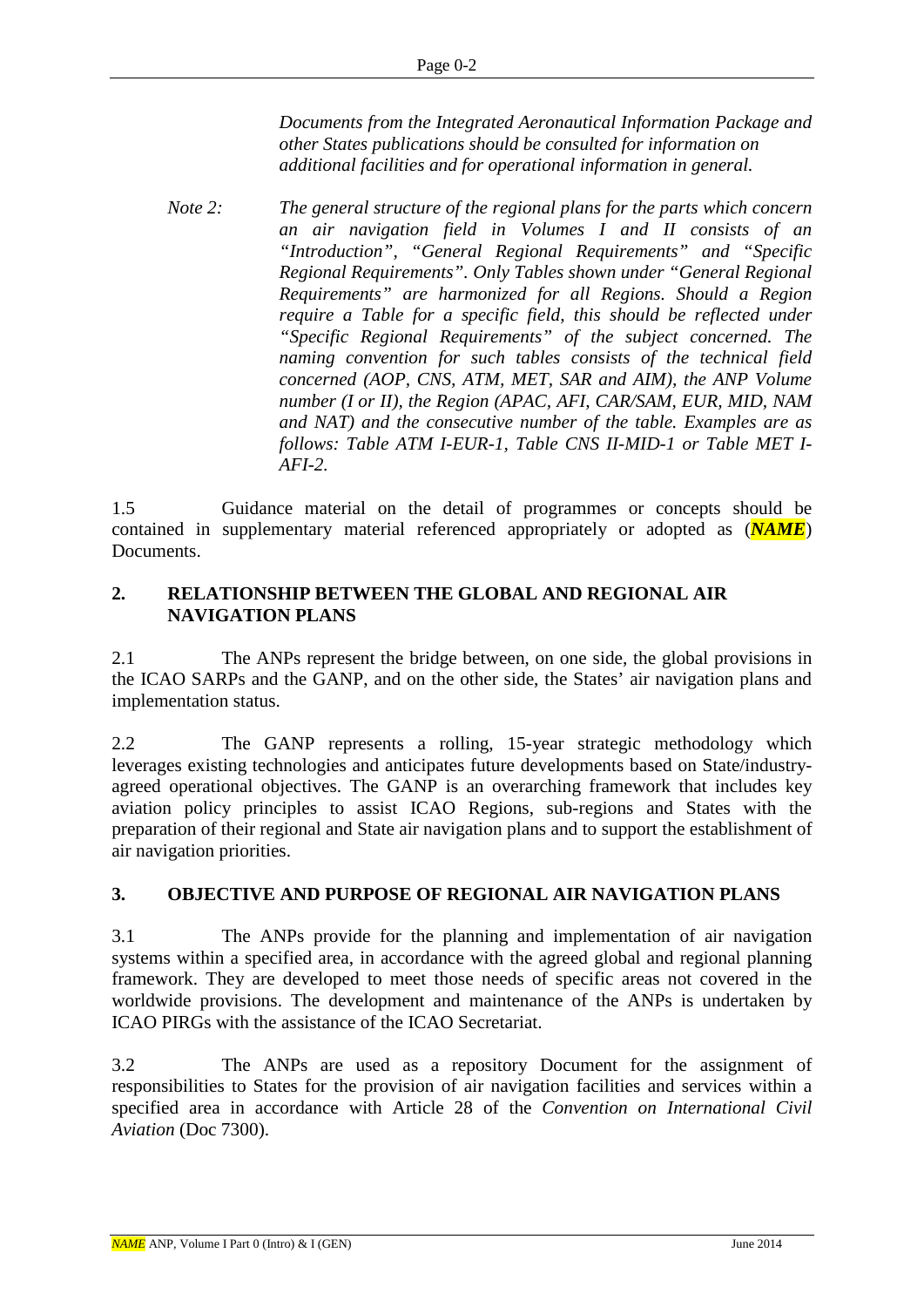3.3 The ANPs contain requirements related to the facilities and services to be implemented by States in accordance with regional air navigation agreements. The procedural parts of ANPs are published in the *ICAO Regional Supplementary Procedures* (SUPPs) (Doc 7030).

3.4 The ANPs contain provisions that States can follow in the planning of aerodrome and air navigation facilities and services activities, with the assurance that facilities and services furnished in accordance with the plan will form with those of other States an integrated system adequate for the foreseeable future.

3.5 The ANPs may serve as a legal basis for air navigation services charges which are levied for services provided or made available to users, in accordance with ICAO's *Policies on Charges for Airports and Air Navigation Services* (Doc 9082) and *ICAO Manual on Air Navigation Services Economics* (Doc 9161).

3.6 The ANPs support the performance-based approach to planning adopted by ICAO to measure the efforts made by States in implementing the agreed requirements.

### **4. MANAGEMENT AND AMENDMENT OF REGIONAL AIR NAVIGATION PLANS**

4.1 The elements of the existing planning system and the planning principles, operational requirements and planning criteria as developed for the (*NAME*) Region(s) are kept under constant review by the (*name of PIRG*) in accordance with its schedule of meetings, in consultation with provider and user States and with the assistance of the ICAO Regional Office(s) concerned.

4.2 The detailed amendment procedure of the three ANP Volumes is described in paragraph 5 below.

### **5. PROCEDURE FOR THE AMENDMENT OF REGIONAL AIR NAVIGATION PLANS**

5.1 The procedure for the amendment of regional air navigation plans in three Volumes as approved by the Council is shown in **Appendix A**.

### **6. ABBREVIATIONS**

6.1 The abbreviations used in this document are contained in the *Procedures for Air Navigation Services — ICAO Abbreviations and Codes (PANS-ABC)* (Doc 8400), with the exception of those used in the explanations of any tables appearing herein, which also give their meaning.

### **7. ESTABLISHMENT AND PROVISION OF A MULTINATIONAL ICAO AIR NAVIGATION FACILITY/SERVICE (***If applicable***)**

7.1 The operation of multinational air navigation services is well established within the (*NAME*) Region(s). The ICAO *Manual on Air Navigation Services Economics*  (Doc 9161) details the ICAO policies on charges for air navigation services and provides additional information on the various models adopted globally. The introduction of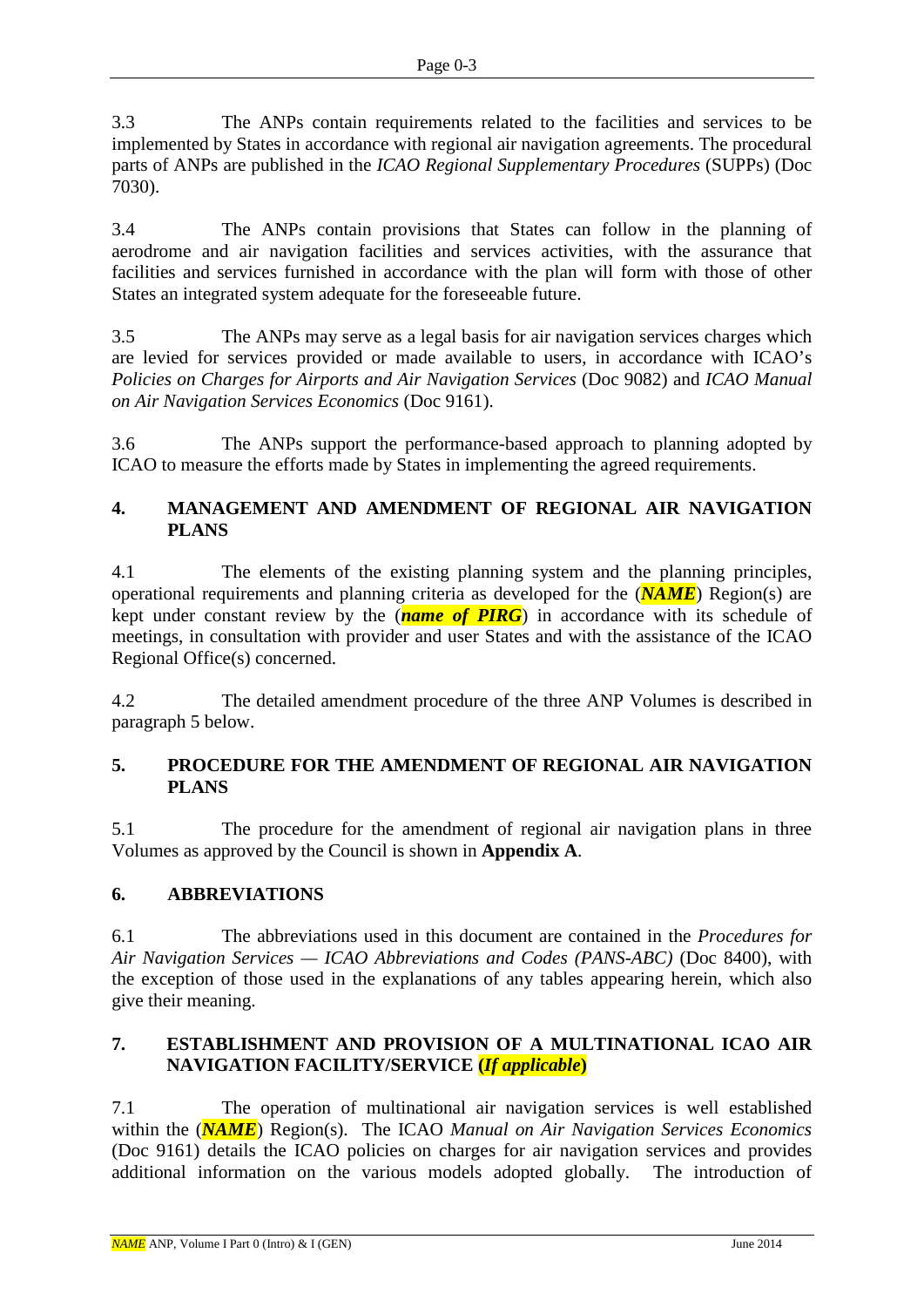multinational air navigation services does not dilute the principle that a State has the responsibility of overseeing the provision of air navigation services and that it shall maintain that responsibility within its sovereign airspace as well as within the airspace over the high seas for which it has accepted the responsibility for the provision of services. Where there is no intention to change or modify the FIR boundaries nor the facilities and services currently listed in the ANP there is not a requirement to amend the ANP. However, should changes to the FIR boundaries or to the facilities and services provided be required, such changes are likely to be subject to the ANP amendment procedure and should therefore be examined on a case-by-case basis. Advice on this issue can be obtained from the ICAO Regional Office(s). Any multinational arrangements for the provision of air navigation services should be registered with ICAO (Article 83 of the Convention (Doc 7300) and *Rules for Registration with ICAO of Aeronautical Agreements and Arrangements* (Doc 6685)).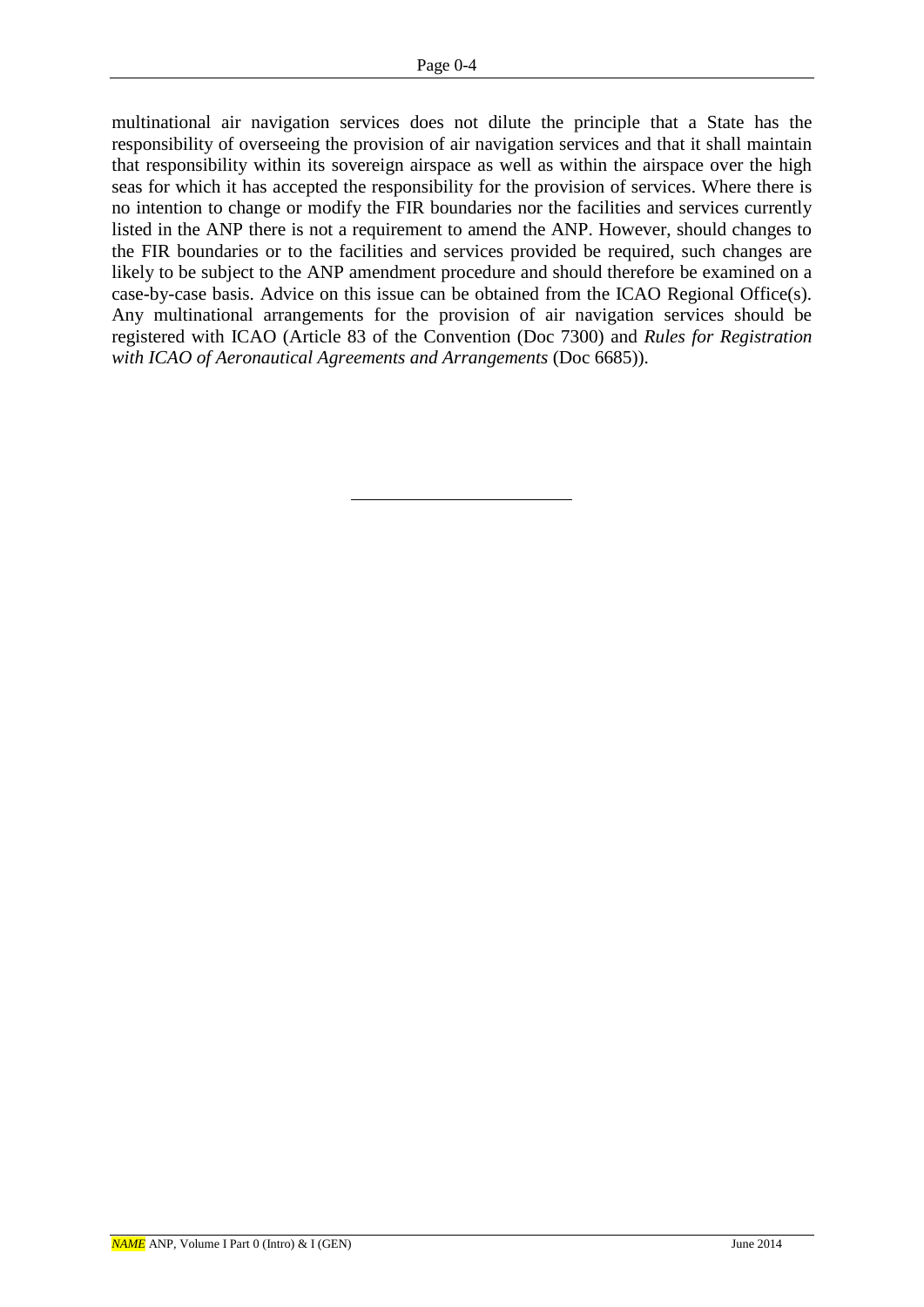### **APPENDIX A - PROCEDURE FOR THE AMENDMENT OF REGIONAL AIR NAVIGATION PLANS**

*(Approved by Council on 18 June 2014)*

#### **1. Introduction**

1.1. The procedure outlined below has been evolved to provide a means of maintaining the regional air navigation plans using an ANP web based platform.

#### **2. General criteria**

2.1. The Assembly has resolved that regional plans should be revised when it becomes apparent that they are no longer consistent with current and foreseen requirements of international civil aviation and that, when the nature of a required change permits, the associated amendment of the regional plan should be undertaken by correspondence between the Organization and the States and international organizations concerned.

2.2. When a State cannot immediately implement a particular part or a specific detail of a regional plan although it intends to do so, when practicable, this in itself should not lead to the State proposing an amendment to the plan.

2.3. The general structure of the regional plans for the parts which concern an air navigation field in Volumes I and II consists of an "Introduction", "General Regional Requirements" and "Specific Regional Requirements". As the section "General Regional Requirements" is harmonized for all regions, an amendment of the provisions (text) in "General Regional Requirements" will lead to amendment of Volumes I and II of the regional plans of all regions.

2.4. The amendment process of Volume III is under the responsibility of the relevant Planning and Implementation Regional Group (PIRG). The Parts 0 (Introduction) and I (General Planning Aspects) of Volume III are harmonized for all regions and the amendment of these parts should be made following inter-regional coordination.

### **3. User rights**

3.1. Access to the ANP web based platform to develop and submit amendment proposals to the regional plan and to comment on an officially issued amendment proposal should be provided through controlled access by the State's or international organization's designated Focal Points. The State or international organization should officially inform their respective Regional Office of the registration of their designated Focal Points.

#### **4. States and international organizations to be consulted**

4.1. The Secretary General, through the relevant Regional Office, will determine the States and international organizations to be consulted on the amendment proposal. These will generally only include the provider and user States and international organizations that have a direct and obvious interest in the amendment in question.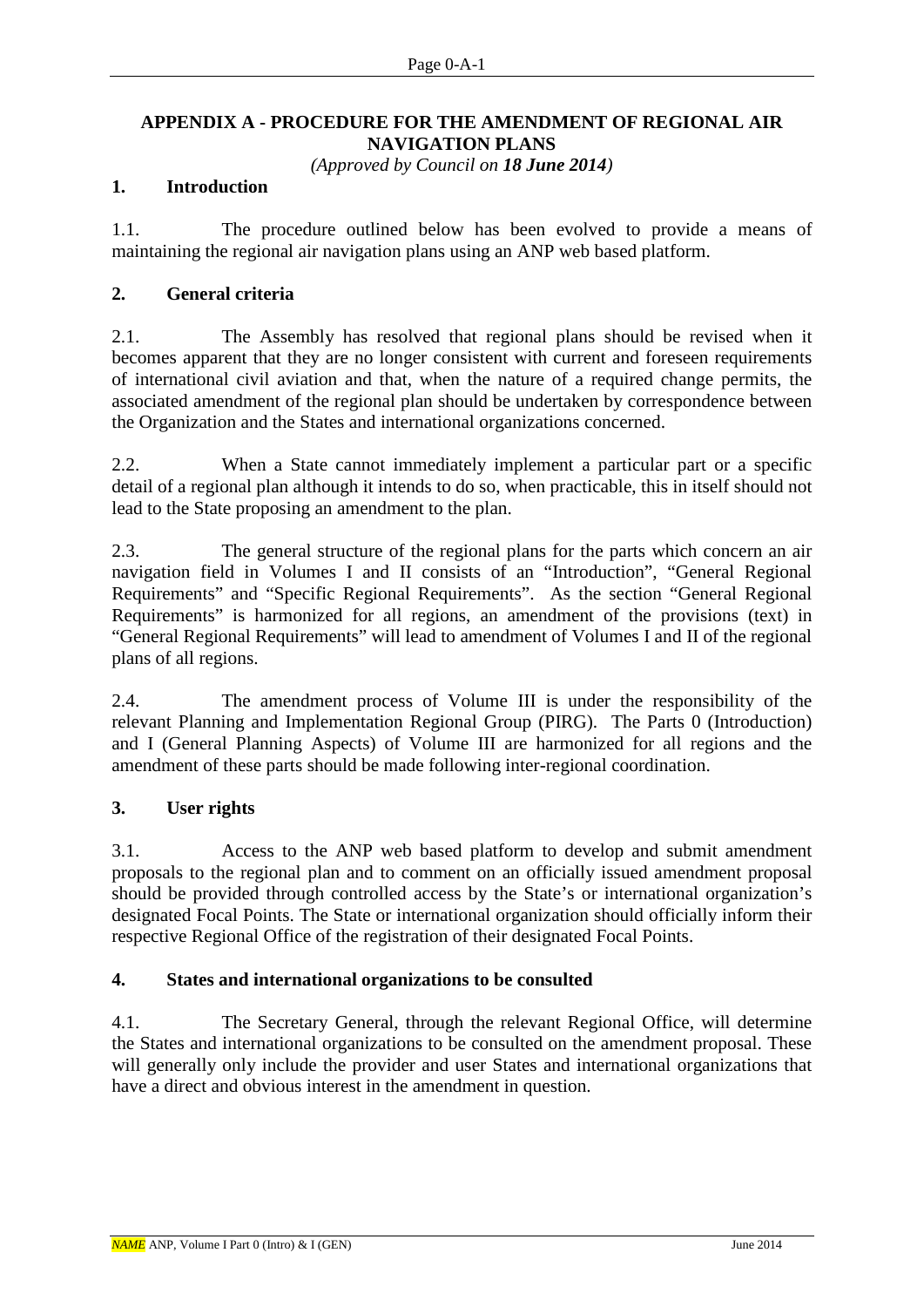### **PART A — AIR NAVIGATION PLANS, VOLUME I**

### **5. Procedure for amendment of Volume I**

5.1. If, in the light of the above general criteria, any State (or group of States) of a region wishes to effect a change in the approved air navigation plan for that region, it should propose to the Secretary General, through the Regional Office accredited to that State, an appropriate amendment to the plan, adequately documented; the proposal should include the facts that lead the State (or group of States) to the conclusion that the amendment is necessary. Such amendments may include additions, modifications or deletions. (This procedure does not preclude a State having previous consultation with other States before submitting an amendment proposal to the Regional Office.) This proposed amendment should be submitted via the web based tool and/or by correspondence to the Regional Office.

5.2. Upon studying the proposal, if the Secretary General considers that the proposed amendment requires further coordination through the relevant Planning and Implementation Regional Group (PIRG), the proposal will be presented, adequately documented, to the PIRG. The views of the PIRG will be coordinated with the originating State and the proposed amendment will be uploaded via the ANP web based platform for processing proposals for amendment for approval by the Council.

5.3. If the proposal concerns an amendment of the provisions (text) in "General Regional Requirements", the Secretary General will coordinate and circulate, through all Regional Offices, an amendment of all the regional plans.

5.4. If the Secretary General considers that the proposed amendment conflicts with established ICAO policy, or that it raises questions which the Secretary General considers should be brought to the attention of the Air Navigation Commission, the proposal will be presented, adequately documented, to the Commission. In such cases, the Commission will decide the action to be taken on the proposal.

5.5. The Secretary General, through the Regional Office, will circulate the proposal, adequately documented, with a request for comments to all provider and user States of the region considered affected as well as to user States outside the region and international organizations which may be invited to attend suitable ICAO meetings and which may be concerned with the proposal. The States and international organizations concerned should either send their comments/agreement/objection via the ANP web based platform and/or by correspondence to the Regional Office. Any comment or objection should be adequately supported by reasons for the comment or objection.

5.6. If, in reply to the Secretary General's inquiry, no objection is raised to the proposal by a specified date, the proposal should be submitted to the President of the Council, who is authorized to approve the amendment on behalf of the Council. The approved amendment should be incorporated into Volume I of the regional plan.

5.7. If, in reply to the Secretary General's inquiry, any objection is raised, and if objection remains after further consultation, the matter will be documented for discussion by the respective planning and implementation regional group (PIRG) and, ultimately for formal consideration by the Air Navigation Commission, if it remains unresolved. If the Commission concludes that the amendment is acceptable in its original or other form, it will present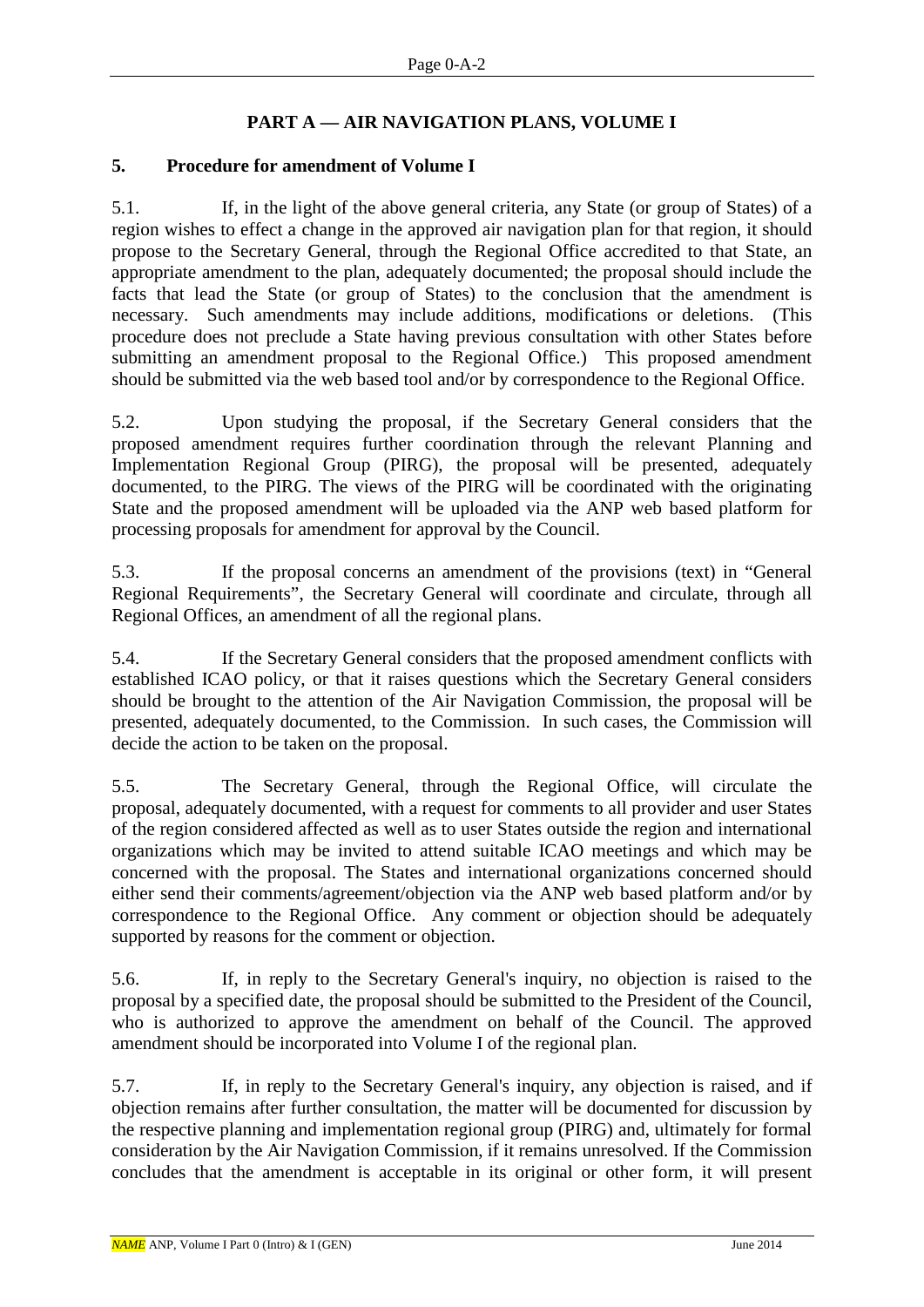appropriate recommendations to the Council.

5.8. Proposals for the amendment of Volume I of the regional plan submitted by international organizations directly concerned with the operation of aircraft, which may be invited to attend suitable ICAO meetings and which attended the meeting(s) where the relevant regional plan is managed, will be dealt with in the same manner as those received from States, except that, before circulating a proposal to States and selected international organizations, the Secretary General will ascertain whether it has adequate support from the State or States whose facilities will be affected. If such support is not forthcoming, the proposal will be presented to the Commission, and the Commission will decide on the action to be taken on the proposal.

5.9. Proposals for the amendment of Volume I of the regional plan may also be initiated by the Secretary General, through the Regional Office accredited to that State, provided that the State or States whose facilities will be affected have expressed their concurrence with the proposal.

5.10. Amendments to Volume I of the regional plan which have been approved in accordance with the above procedure will be published in the ANP web based platform at convenient intervals.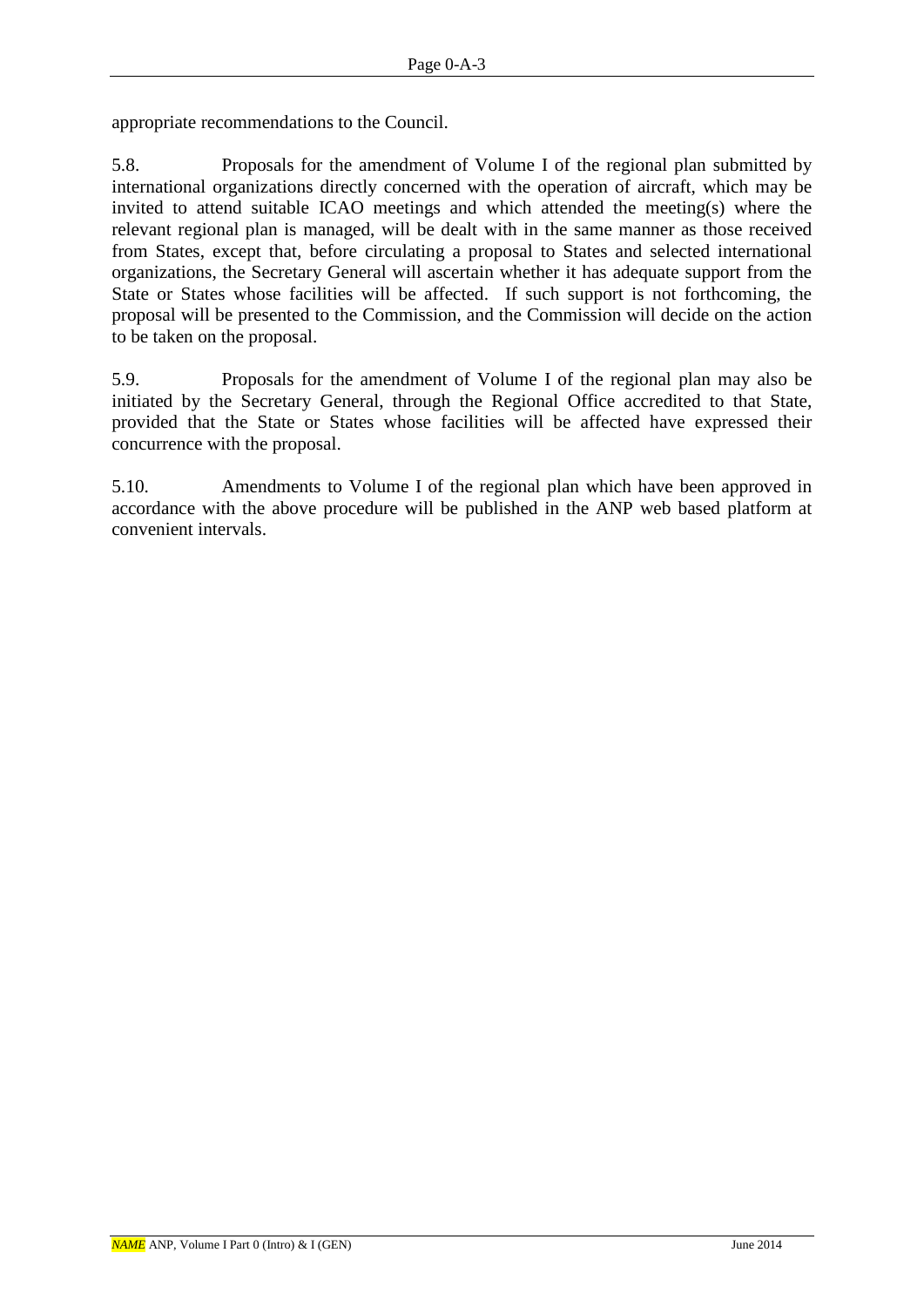### **PART B — AIR NAVIGATION PLANS, VOLUME II**

#### **6. Procedure for amendment of Volume II**

6.1. Amendments of Volume II of the regional plan should be effected on the basis of an adequately documented proposal submitted by a State (or a group of States) or the relevant PIRG to the Secretary General, through the Regional Office accredited to that State. The proposal should include the facts that lead to the conclusion that the amendment is necessary. Such amendments may include additions, modifications or deletions to Volume II of the regional plan. (This procedure does not preclude a State having previous consultation with other States before submitting an amendment proposal to the Regional Office.) This proposed amendment should be submitted via the ANP web based platform and/or by correspondence to the Regional Office.

6.2. If the proposal concerns an amendment of the provisions (text) in "General Regional Requirements", the Secretary General will coordinate and circulate, through all Regional Offices, an amendment of all the regional plans.

6.3. The ICAO Regional Office will circulate the proposal, adequately documented, with a request for comments to all provider and user States of the region considered affected as well as to user States outside the region and international organizations which may be invited to attend suitable ICAO meetings and which may be concerned with the proposal. The States and international organizations concerned should either send their comments/agreement/objection via the ANP web based platform and/or by correspondence to the Regional Office. Any comment or objection should be adequately supported by reasons for the comment or objection.

6.4. If, in reply to the ICAO Regional Office's inquiry, no objection is raised to the proposal by a specified date, it will be deemed that a regional agreement (involving the relevant PIRG) on the subject has been reached and the proposed amendment should be incorporated into Volume II of the regional plan.

6.5. If, in reply to the ICAO Regional Office's inquiry, any objection is raised, and if objection remains after further consultation, the matter will be documented for discussion by the respective planning and implementation regional group (PIRG) and, ultimately for formal consideration by the Air Navigation Commission, if it remains unresolved. If the Commission concludes that the amendment is acceptable in its original or other form, it will present appropriate recommendations to the Council.

6.6. Proposals for the amendment of Volume II of the regional plan submitted by international organizations directly concerned with the operation of aircraft, which may be invited to attend suitable ICAO meetings, where the relevant regional plan is managed, will be dealt with in the same manner as those received from States, except that, before circulating a proposal to States and selected international organizations, the Secretary General will ascertain whether the proposal has adequate support from the State or States whose facilities or services will be affected. If such support is not forthcoming, the proposal will not be pursued.

6.7. Proposals for the amendment of Volume II of the regional plan may also be initiated by the Secretary General, through the Regional Office accredited to that State,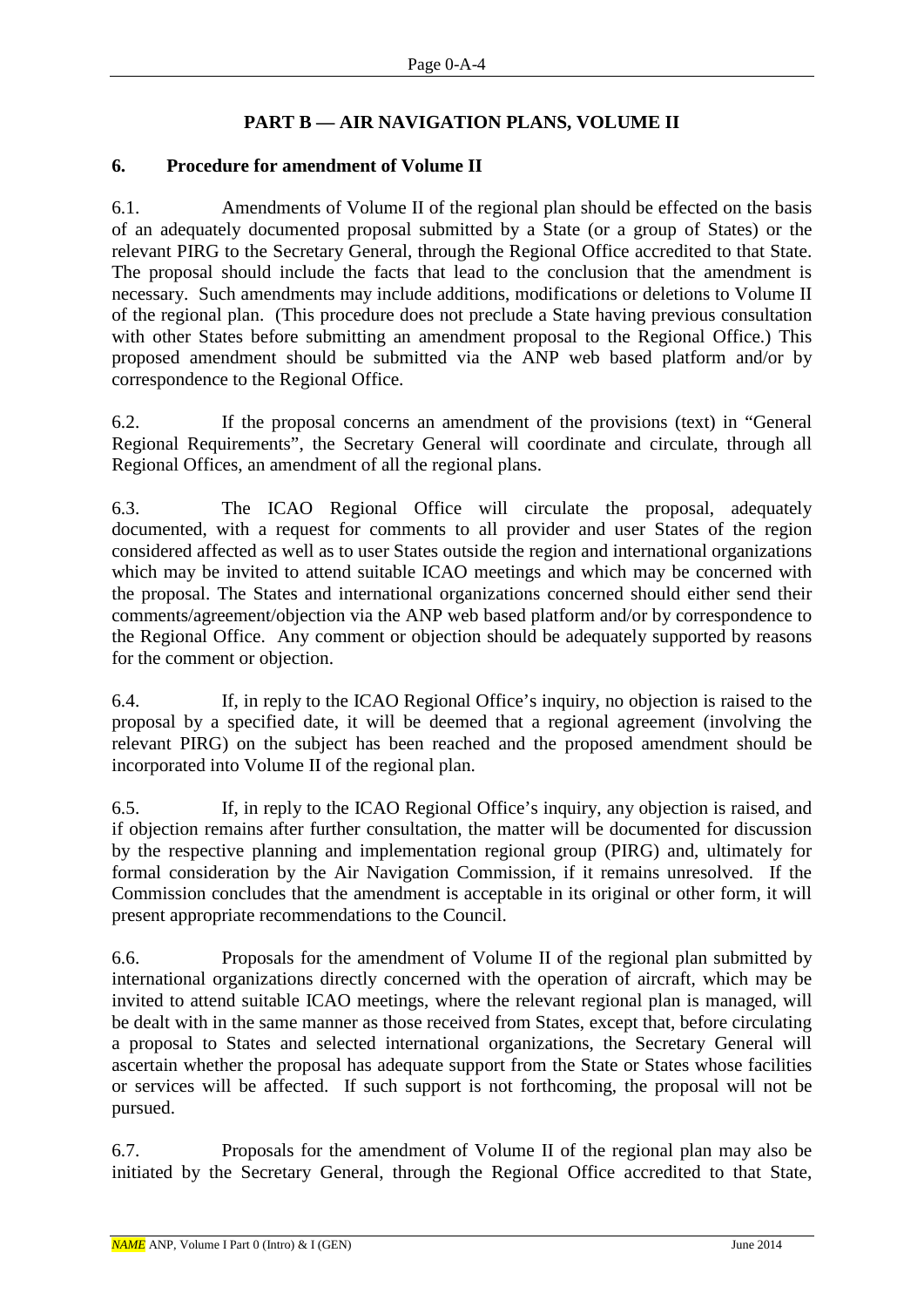provided that the State or States whose facilities or services will be affected have expressed their concurrence with the proposal.

6.8. Amendments to Volume II of the regional plan which have been approved in accordance with the above procedure will be published in the ANP web based platform at convenient intervals.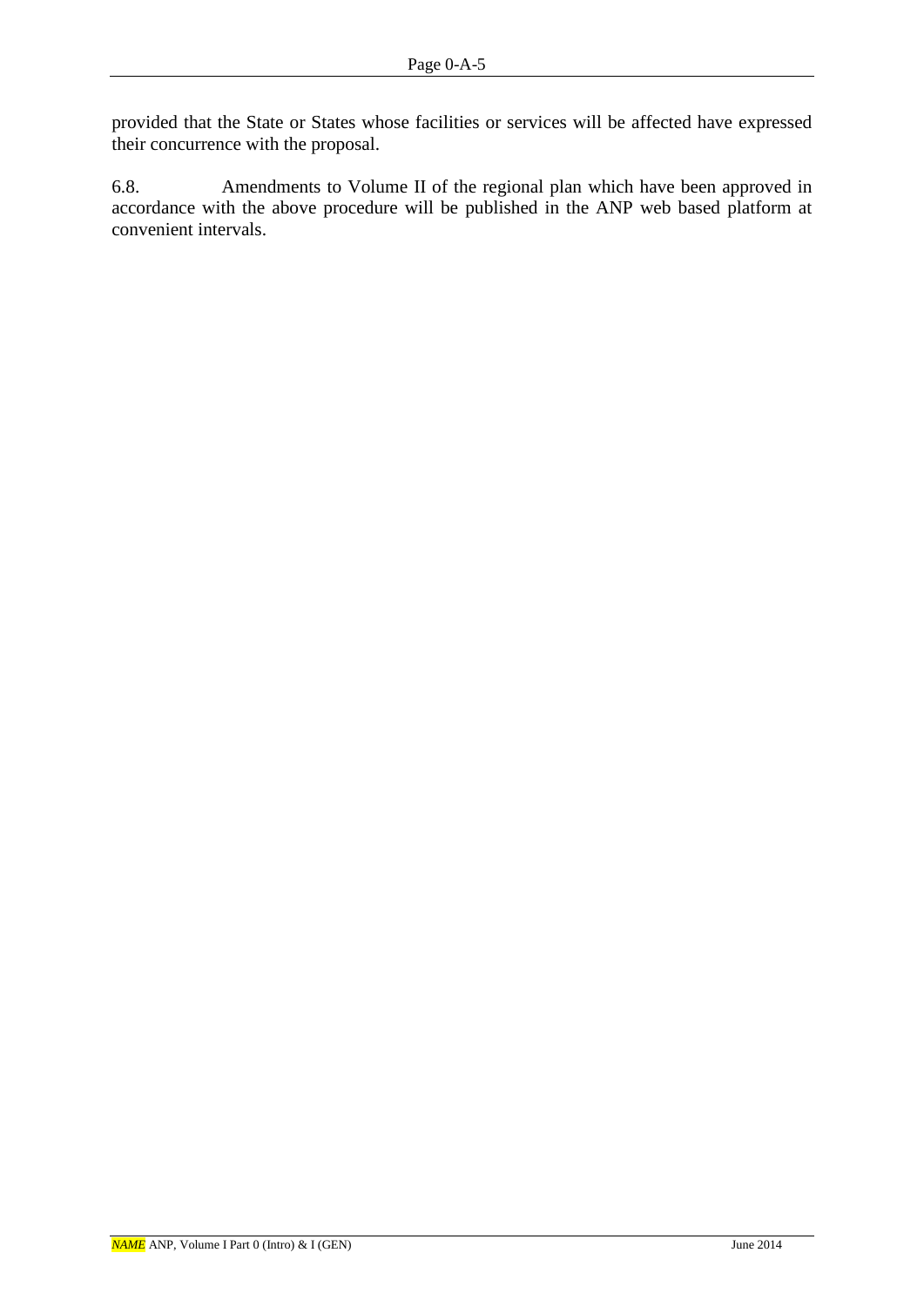### **PART C — AIR NAVIGATION PLANS, VOLUME III**

### **7. Procedure for amendment of Volume III**

7.1. Amendments of Volume III of the regional plan are under the responsibility of the relevant Planning and Implementation Regional Group (PIRG) and not subject to a formal application of the procedure for amendment of the ANP described in Parts A and B above. However, the amendment of the provisions of Part 0 - "Introduction" and Part I - "General Planning Aspects" needs special coordination, as specified in 7.4 below. Since these two Parts are harmonized for all regions, an amendment of the provisions contained there-in will lead to amendment of Parts 0 and I of Volume III of the regional plans of all regions.

7.2. Amendments of Volume III of the regional plan should be effected on the basis of an adequately documented proposal submitted to the ICAO Regional Office concerned by:

- a State (or a group of States); or
- the relevant Planning and Implementation Regional Group (PIRG) of the region(s); or
- the ICAO Secretariat; or
- international organisations directly concerned with the operation of aircraft, which may be invited to attend suitable ICAO meetings and/or which attended the meeting(s) where the relevant Volume III amendments were agreed.

7.3. This procedure does not preclude a State (or group of States) having previous consultation with other States before submitting an amendment proposal to the Regional Office. Such amendments may include additions, modifications or deletions to Volume III of the regional plan. In addition, the facts that led to the conclusion that the amendment should be included.

7.4. If the proposal concerns an amendment of the provisions in Part 0 - "Introduction" or Part I - "General Planning Aspects", the ICAO Regional Office concerned will submit the proposal to ICAO Headquarters (Air Navigation Bureau) for coordination with all ICAO Regional Offices. The views of the ICAO Regional Offices will be taken into consideration in the consolidation/approval of the amendment by the ANB. The approved amendment will be published in Volume III of all regional plans at convenient intervals.

7.5. The mechanism for the amendment of Part II of Volume III of the regional plan should be developed, agreed by the relevant PIRG and reflected in the corresponding PIRG Handbook.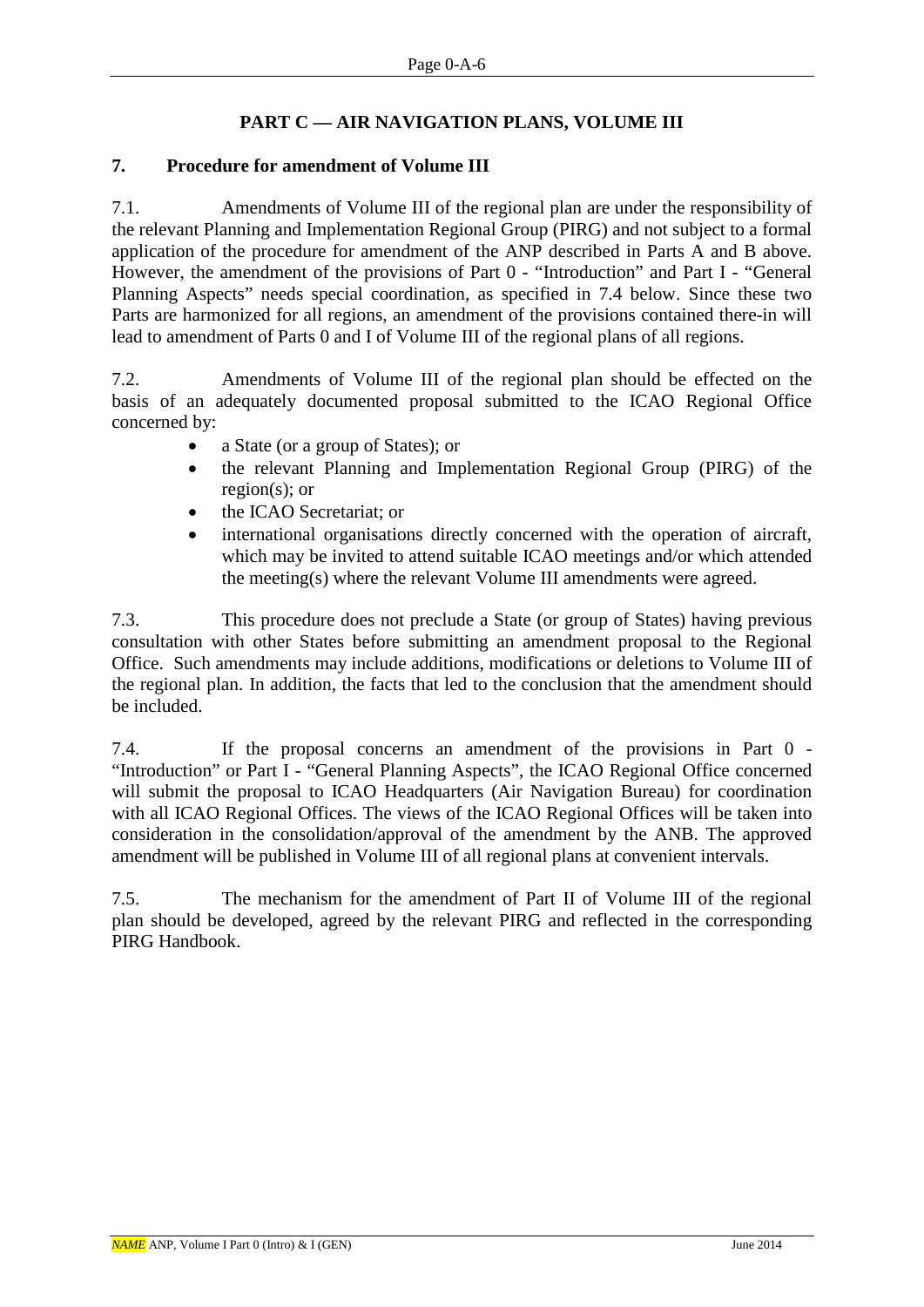# **(***NAME***) ANP, VOLUME I**

### **PART I – GENERAL PLANNING ASPECTS (GEN)**

### **1. GEOGRAPHICAL SCOPE**

1.1 The (*NAME*) ANP is related to the ICAO (*NAME*) air navigation region(s). The ANP may call for the provision of basic facilities and services beyond the charted boundaries of a region where such facilities and services are necessary to meet the requirements of international air navigation within that region.

1.2 A number of States within the ICAO (**NAME**) Region(s) are members of one or more sub-regional groupings which have development plans to improve air navigation services; such plans contribute to the regional implementation of the ICAO *Global Air Navigation Plan* (GANP) (Doc 9750). Regional subgroups include the:

- *(include appropriate regional subgroups names if applicable)*
- *Note: Diagram or list of regional sub groupings to be inserted in the Volume II or database.* **(***If applicable***)**

### **2. FLIGHT INFORMATION REGIONS**

2.1 **Table GEN I-1** shows the current Flight Information Regions (FIR)/Upper Information Regions (UIR) which are part of the ICAO (*NAME*) Region(s). More details of the FIRs and UIRs within the (*NAME*) air navigation region(s) are contained in **Table ATM I-1** and **Charts ATM I-1** and **ATM I-2**.

### **3. STATES' RESPONSIBILITIES**

3.1 Each Contracting State is responsible for the provision of facilities and services in its territory under Article 28 of the Convention as well as within the airspace over the high seas for which it has accepted the responsibility for the provision of services. The Council has recommended that these facilities and services include those specified in the ANPs.

3.2 The inclusion of the basic facilities and services provided by non-Contracting States and territories in regional ANPs is simply recognition that they are needed by or likely to affect international civil aircraft operations of Contracting States or the facilities and services of these States.

*Note. — Non-Contracting States in the (NAME) region are:* **(include names as applicable)**

### **4. (***NAME***) REGIONAL PLANNING**

4.1 The regional planning and implementation process is the principal engine of ICAO's planning framework. It is here that the top-down approach comprising global guidance and regional harmonization measures converges with the bottom-up approach constituted by national planning by States.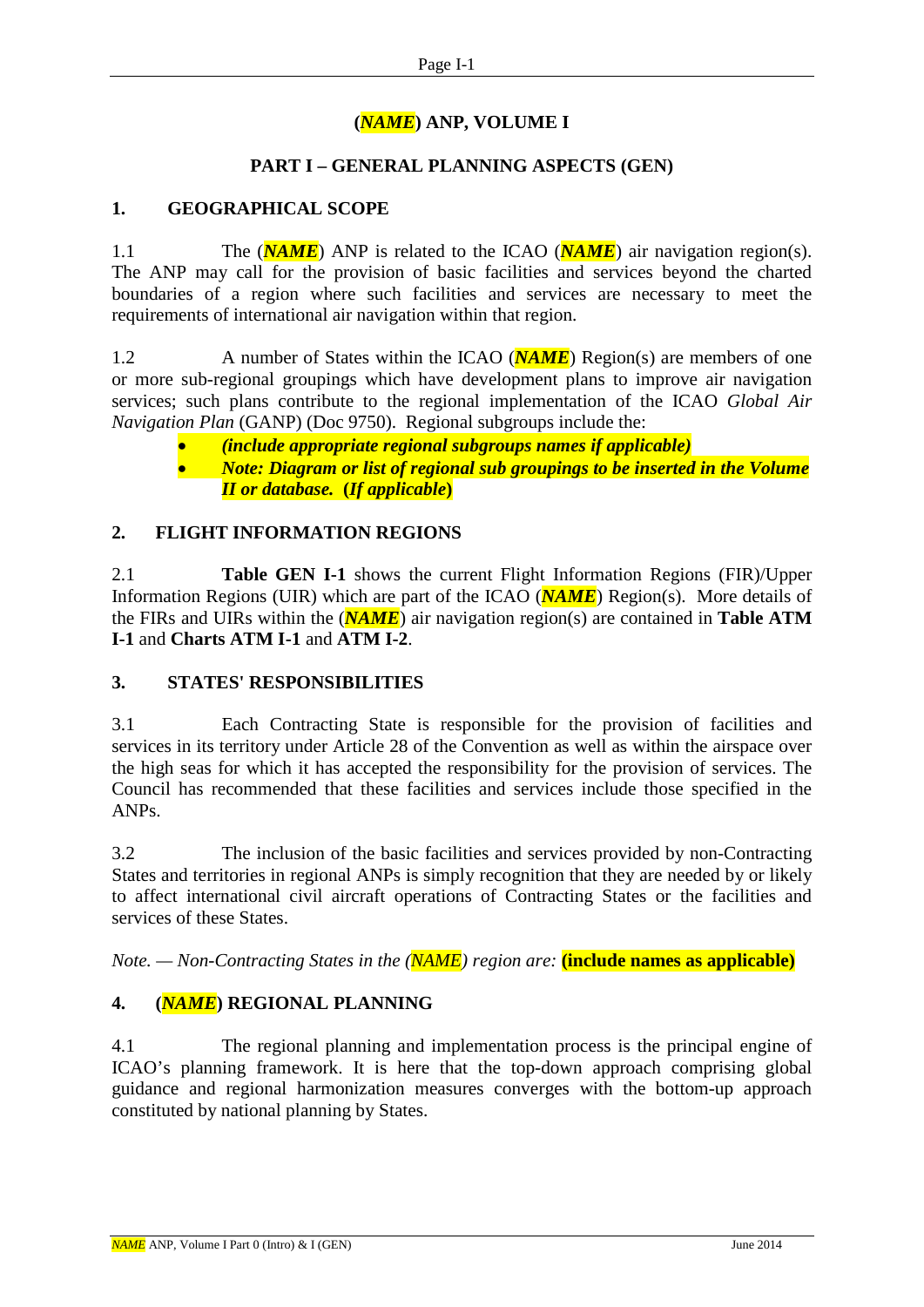### **4.2 PERFORMANCE BASED APPROACH**

#### 4.2.1 Global Approach

4.2.1.1 In an effort to assist planners in weighing outcomes and making appropriate decisions, the *Manual on Global Performance of the Air Navigation System* (Doc 9883) has been developed. In this respect ICAO has defined 11 Key Performance Areas (KPA), one for each of the *Global ATM Operational Concept* (Doc 9854) expectations outlined below.

4.2.1.2 These general expectations are relative to the effective operation of the ATM system. The ICAO planning objective is to achieve a performance based global air traffic management (ATM) system through the implementation of air navigation systems and procedures in a safe, progressive, cost-effective and cooperative manner.

### **5. RELATIONSHIP BETWEEN GLOBAL, REGIONAL AND NATIONAL PLANNING**



**Figure 1. Relationship between global, regional and national plans.** 

5.1 Planning takes place at global, regional and national levels. Planning is accomplished with the help of planning tools and methodologies that are used primarily at the regional and national levels, conditioned by guidance from the global level. The basis for effective planning is the GANP (Doc 9750), which should guide the development of regional and national implementation plans that will support system architectures.

### **6. HUMAN RESOURCE PLANNING**

6.1 Human resource planning can be considered "*the systematic and continuing process of analysing an organisation's human resource needs under changing conditions and developing personnel policies appropriate to the longer-term effectiveness of the organisation. It is an integral part of corporate planning and budgeting procedures since human resource costs and forecasts both affect and are affected by longer-term corporate plans.*"

<span id="page-14-0"></span> <sup>1</sup> Defined by the UK Institute of Personnel and Development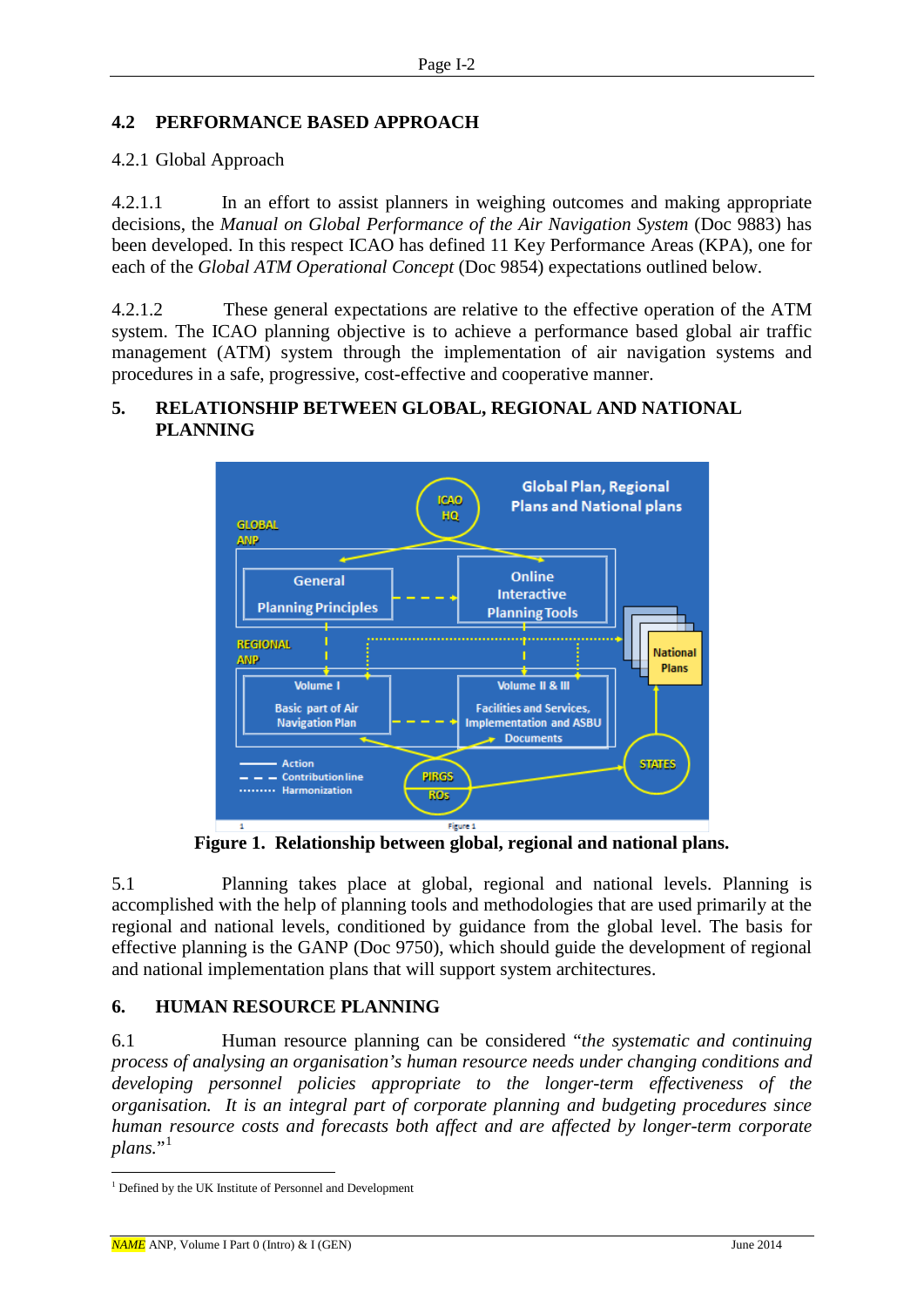6.2 Estimating current and future requirements for civil aviation personnel and training capacity is essential for human resource planning, institutional capacity building, and related funding and policy measures. Such planning will need to take into account the interdependencies for supply and demand of qualified personnel at national, regional and global levels.

### 6.3 Human Performance

6.3.1 The high level of automation and interdependencies across aviation disciplines will only increase with evolving air navigation systems. To maximise potential safety and efficiency benefits that these offer, the development of human-driven, rather than engineering-driven interfaces is required, making it easier for the human operator to make sound decisions and take correct actions. Similarly, as part of a safety management systems approach, procedures need to be identified for the use of current and new technologies that take into account human capabilities and manage the risk associated with human limitations.

#### 6.3.2 States should:

- a) Identify a certification process that requires at the design stage:
	- i) recognition of the potential human performance issues that the proposed new technology attempts to address; and
	- ii) consideration of the potential human performance issues, including changes in roles and the effects on individual and team behaviours, that may be introduced by the proposed new technology.
- b) Identify processes for the implementation of new technologies, systems and procedures that describes the means by which human performance considerations can be addressed within operational contexts.
- c) Consider the management of human performance-related risks as a necessary and essential aspect of the oversight of safety management systems.
- d) Ensure that their technical personnel have exposure to training in human factors.

### 6.4 Training

6.4.1 A major goal of CNS/ATM systems is to create a seamless air navigation system. A seamless air navigation environment will require adequately qualified personnel prepared to perform their jobs in an evolving environment. At the same time, shortcomings in human resource planning and training are frequently mentioned as one of the reasons for the lack of implementation of regional ANPs. Human resource development challenges will be compounded during the transition period to CNS/ATM systems. As the existing and emerging air navigation technologies will co-exist in parallel for a period of time, civil aviation personnel will need to learn new skills, whilst retaining those needed to operate and maintain existing systems. To meet this challenge, a cooperative approach should be used in civil aviation training within the region. This approach should:

- a) ensure that the training needs for the region are identified, documented and kept up to date;
- b) facilitate the access to specialized types of training needed within the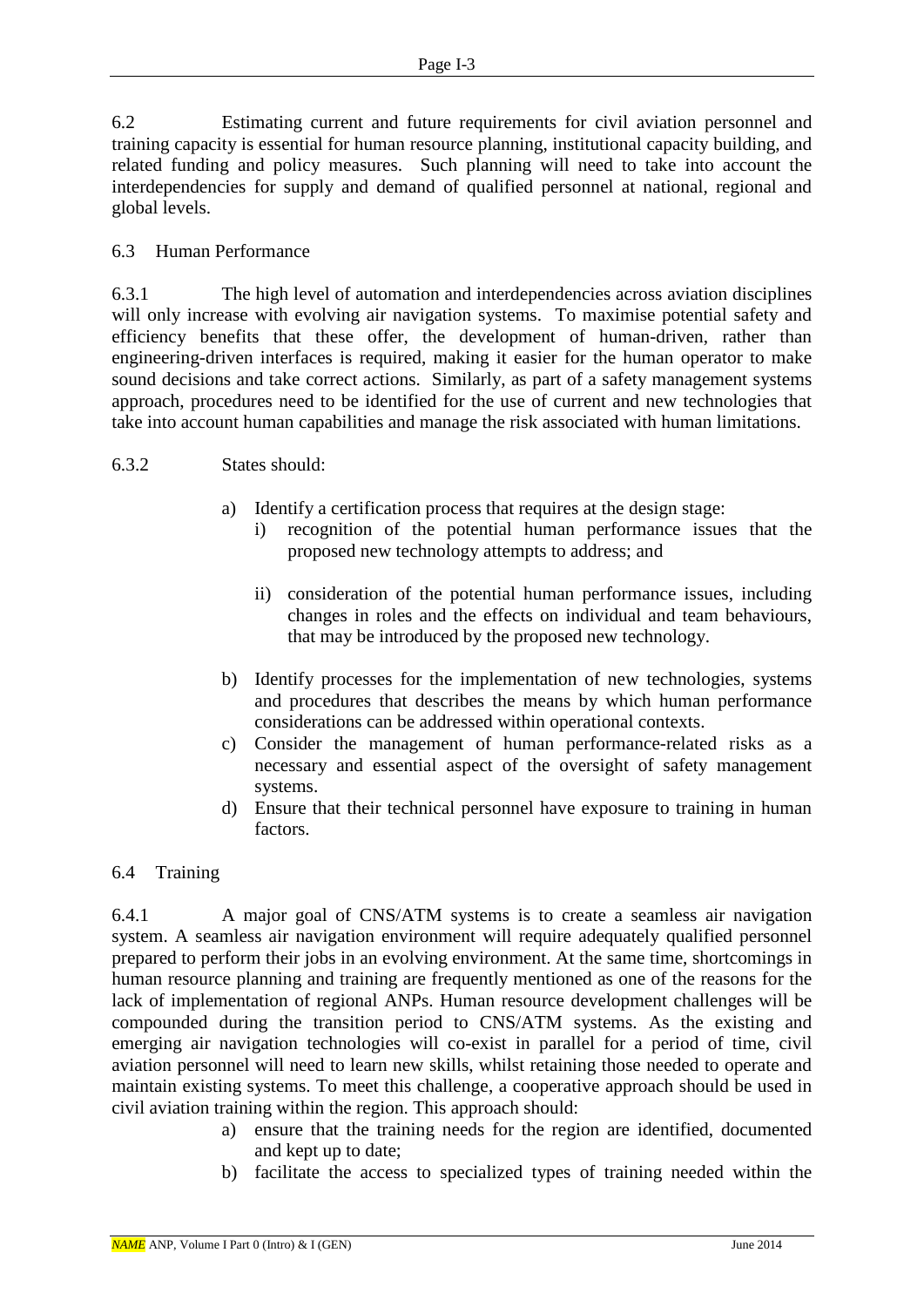region or sub-regions that individual States cannot justify based on their national training needs alone;

- c) ensure that a balanced market exists to support the development and ongoing implementation of high-quality training in one or more training centres within the region or sub-regions;
- d) endeavour to distribute equitably regional training activities among the training centres established within the region or sub-regions.
- e) take advantage of readily available training materials including those available through the TRAINAIR Plus sharing system.

6.4.2 Appropriate bodies should be established to facilitate regional and subregional training planning. A quantitative approach should be used to determine the training capabilities needed within a region or sub-region. Decisions concerning required training capabilities should be based on an aggregate of training needs for existing air navigation technologies, as well as emerging technologies. A State consultation process should be used to formulate a plan for the establishment of specific regional training centres.

6.5 Training of technical personnel

6.5.1 States should develop and implement comprehensive training programmes and periodic training plans for all technical staff, including initial, on-the-job, recurrent and specialized training.

### **7. SAFETY CONSIDERATIONS**

7.1 Safety fundamentally contributes to the sustainable growth of a sound and economically viable civil aviation system that continues to foster economic prosperity and social development. With air traffic projected to double in the next 15 years, safety risks must be addressed proactively to ensure that this significant capacity expansion is carefully managed and supported through strategic regulatory and infrastructure developments. It is imperative therefore that States and regions remain focused on their safety priorities as they continue to encourage expansion of their air transport sectors.

7.2 Acceptable safety levels are related to the establishment of State safety programmes (SSPs) that are able to anticipate and effectively respond to safety-related occurrences, resulting in continual improvements to an already low global accident rate. The *Global Aviation Safety Plan* (GASP) specifically establishes targeted safety objectives and initiatives that support SSP implementation while ensuring the efficient and effective coordination of complementary safety activities between all stakeholders.

7.3 PIRGs should harmonize activities undertaken to address aviation safety issues on a regional basis with the Regional Aviation Safety Groups (RASGs). In addition, PIRGs should coordinate relevant safety matters with RASGs to ensure consistency and avoid overlap.

7.4 PIRGs should ensure that air navigation services development programmes are consistent with the GASP safety objectives and initiatives. States are responsible for the prompt elimination of their air navigation deficiencies. Detailed information on the process of identifying and managing air navigation deficiencies is contained in the (*name of PIRG*) Handbook.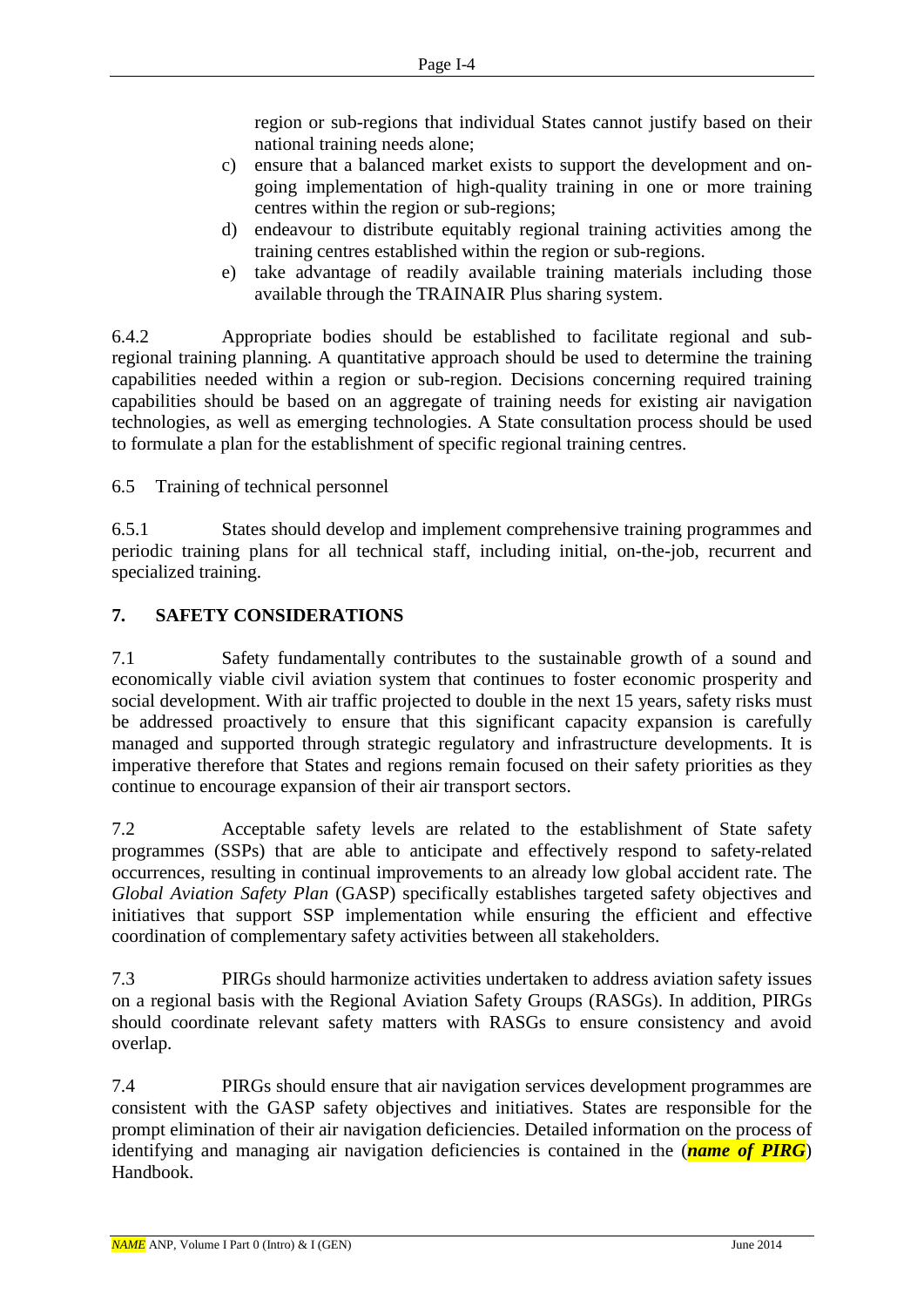7.5 Adherence to the ICAO SARPs will significantly contribute to aviation safety. States should therefore ensure that they have the necessary regulatory framework in place to reinforce the adoption of the ICAO SARPs within their national regulations. States should also ensure that any differences to the ICAO SARPs have been assessed in respect of safety and are notified in accordance with ICAO requirements.

7.6 Unsatisfactory Conditions Reporting

7.6.1 States should act on any serious problems encountered due to the lack of implementation or prolonged unavailability of air navigation facilities or services required by the ANPs as reported by users of air navigation facilities and services.

### **8. ENVIRONMENT CONSIDERATIONS**

8.1 It is an ICAO Strategic Objective to minimize the adverse effects of global civil aviation on the environment. PIRGs should ensure that environmental factors are taken into consideration when performance based systems implementation plans are developed and may wish to coordinate their plans with the State Action Plans on  $CO<sub>2</sub>$  Emissions Reduction. The results of environmental analysis can be useful in providing national decision-makers within the various sub-regions with information upon which to base airspace architecture decisions and in providing information on what the aviation industry is doing now to protect the environment in the future. Tools such as the ICAO Fuel Savings Estimation Tool (IFSET) are available from the ICAO public website to help quantify the environmental benefits from operational improvements. Environmental considerations should, however, not compromise acceptable levels of safety and be balanced against operational and economic considerations.

### **9. AIR TRAFFIC FORECASTS**

9.1 Regional traffic forecasting supports the regional air navigation system planning. All States generally prepare individual forecasts, taking account of the regional information, for national planning purposes. A uniform strategy has been adopted by ICAO for the purpose of preparing traffic forecasts and other planning parameters in support of the regional planning process. This information should be shared through at least the subregional groupings to enable effective regional planning development.

### **10. CONTINGENCY PLANNING**

10.1 Contingency plans may constitute a temporary deviation from the approved ANPs; such deviations are approved, as necessary, by the President of the ICAO Council on behalf of the Council.

10.2 The effects of disruption of services in particular portions of airspace are likely to affect significantly the services in adjacent airspace. States should co-ordinate with neighbouring States in the development and implementation of contingency plans, which in some cases may be developed on a sub-regional basis.

10.3 ICAO will initiate and coordinate appropriate contingency action in the event of disruption of air traffic services and related supporting services affecting international civil aviation operations provided by a State in the event that the authorities cannot adequately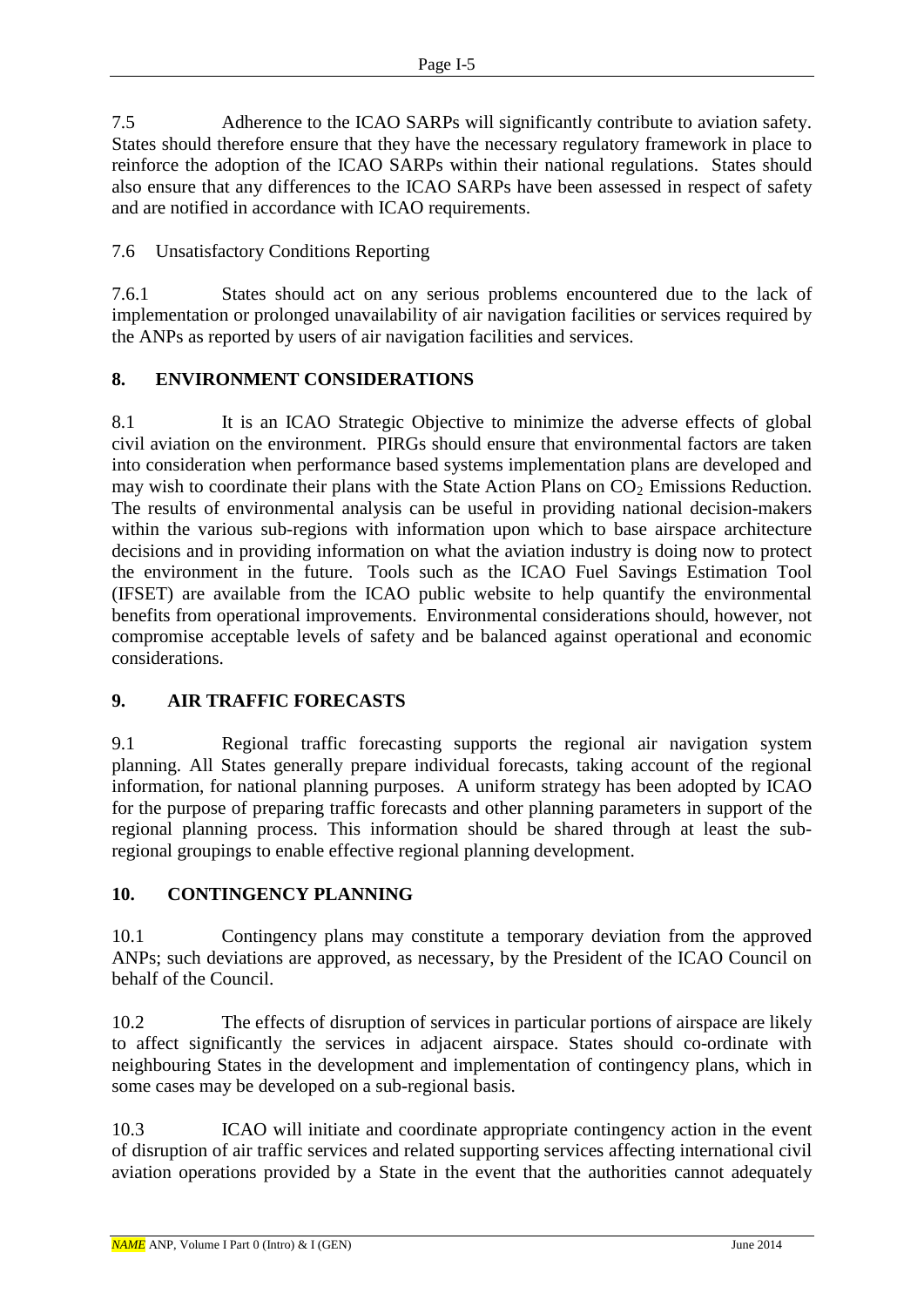discharge their responsibility for the provision of such services to ensure the safety of international civil aviation operations. In such circumstances, ICAO will work in coordination with States responsible for airspace adjacent to that affected by the disruption and in close consultation with international organizations concerned.

10.4 Regional contingency plans will be developed, approved and maintained by (*name of PIRG*) with the support of ICAO and other organizations.

10.5 States should prepare their contingency plans in advance and ensure their availability or accessibility to the ICAO Regional Office. The plans should be reviewed at regular intervals and updated as required.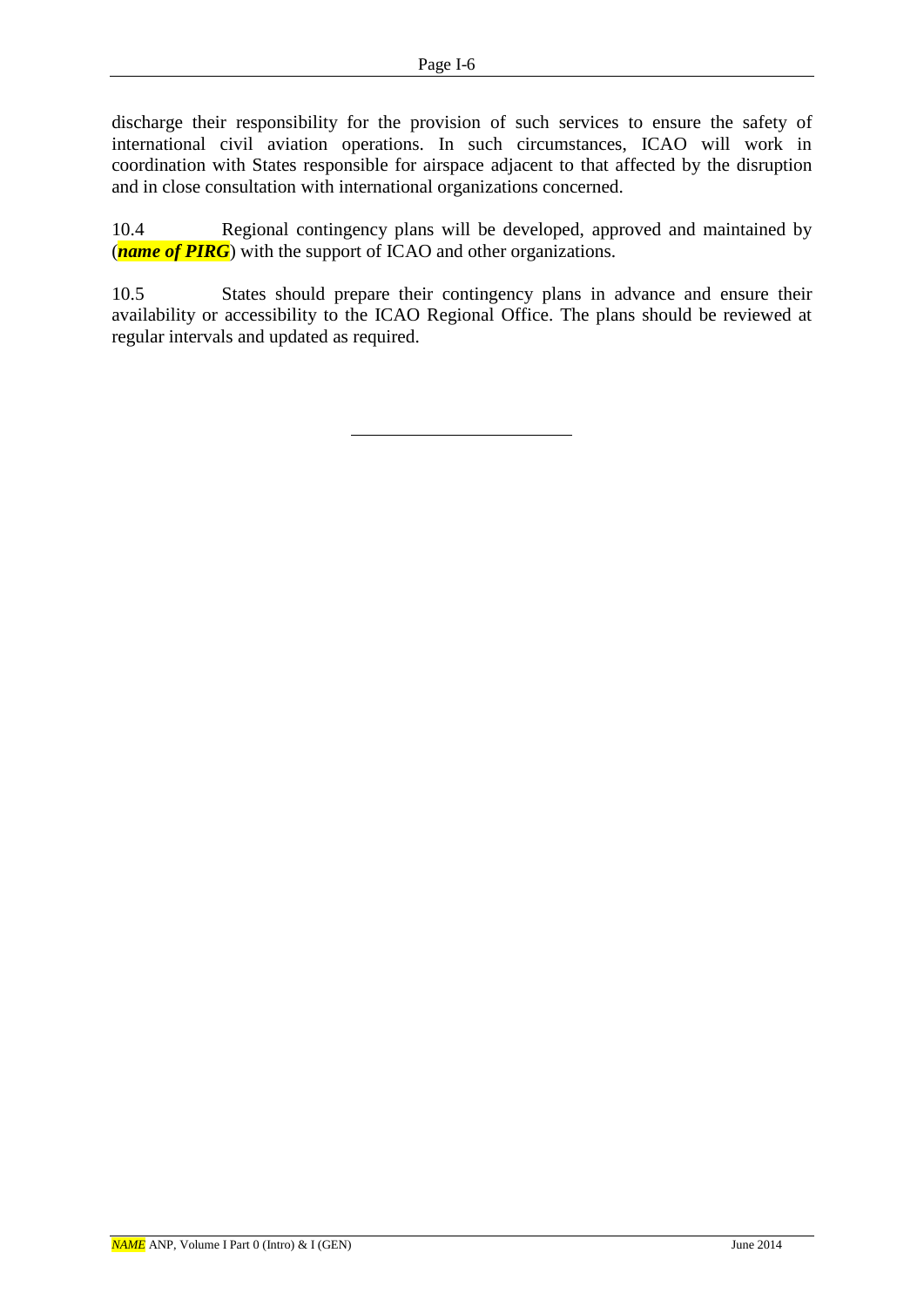#### **TABLE GEN I-1 - FLIGHT INFORMATION REGIONS (FIR)/UPPER INFORMATION REGIONS (UIR) OF THE ICAO (***NAME***) REGION(S)** EXPLANATION OF TABLE

| Column |                |                 |
|--------|----------------|-----------------|
|        | <b>State</b>   | Name of State   |
| -      | <b>FIR/UIR</b> | Name of FIR/UIR |

| <b>STATE</b> | <b>FIR/UIR</b><br><b>TITA</b> |
|--------------|-------------------------------|
|              |                               |
|              |                               |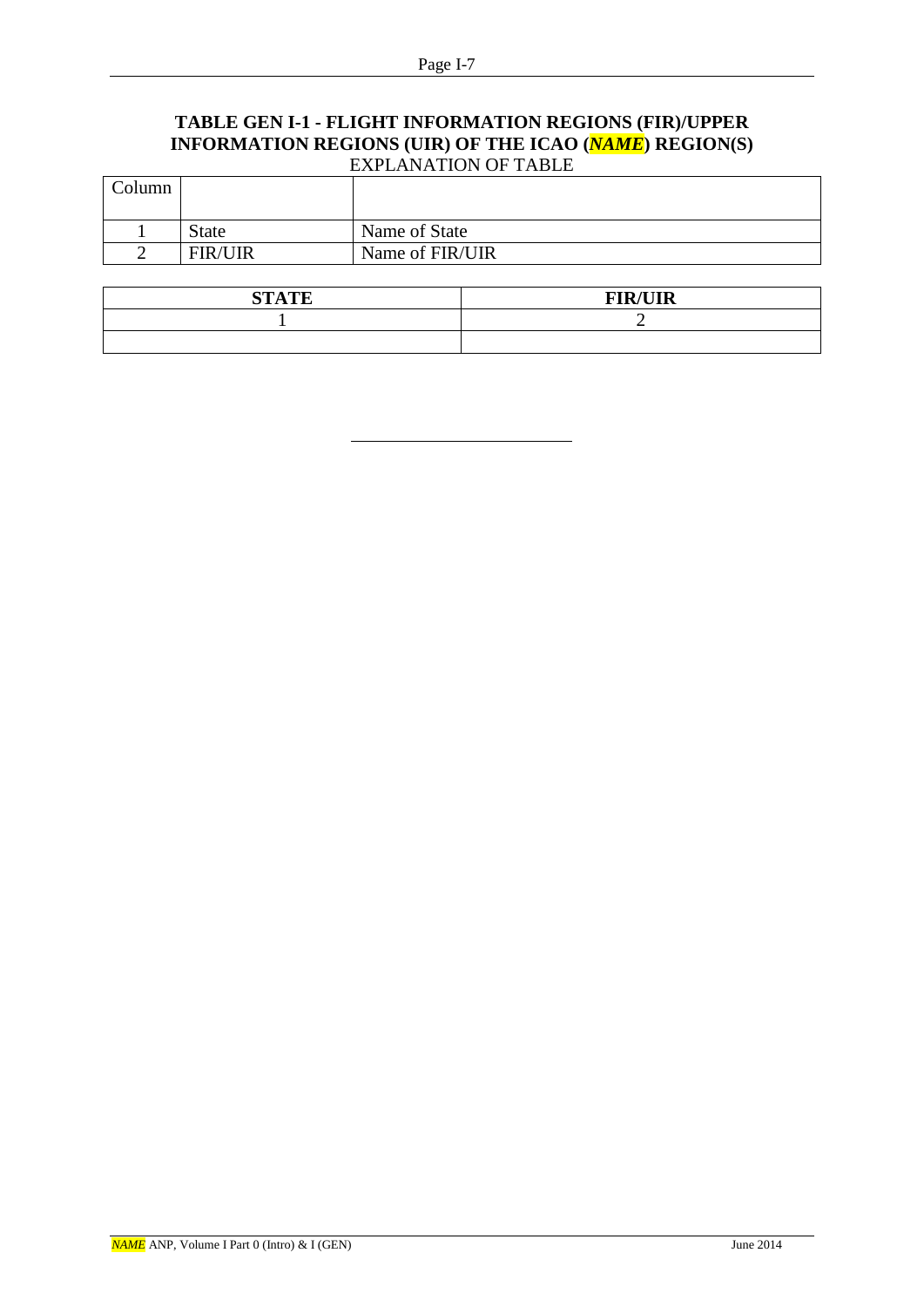### **(***NAME***) ANP, VOLUME I PART II – AERODROMES / AERODROME OPERATIONS (AOP)**

### **1. INTRODUCTION**

1.1 This part of the (*NAME*) ANP constitutes the agreed regional requirements considered to be the minimum necessary for effective planning and implementation of aerodromes operations (AOP) facilities and services in the (*NAME*) Region(s) and complements the provisions of ICAO SARPs and PANS related to AOP. It contains stable plan elements related to the assignment of responsibilities to States for the provision of aerodrome facilities and services within the Region(s) in accordance with Article 28 of the *Convention on International Civil Aviation* (Doc 7300) and mandatory requirements related to the AOP facilities and services to be implemented by States in accordance with regional air navigation agreements.

1.2 The dynamic plan elements related to the assignment of responsibilities to States for the provision of the aerodrome facilities and services including the mandatory requirements based on regional air navigation agreements related to the AOP are contained in the (*NAME*) ANP Volume II Part II - AOP.

1.3 The (*NAME*) ANP Volume III contains dynamic/flexible plan elements related to the implementation of air navigation systems and their modernization in line with the ICAO Aviation System Block Upgrades (ASBUs) methodology and associated technology roadmaps described in the Global Air Navigation Plan. The ASBU modules are aimed at increasing capacity and improving efficiency of the aviation system whilst maintaining or enhancing safety level, and achieving the necessary harmonization and interoperability at regional and global level. This includes the regionally agreed ASBU modules applicable to the specified ICAO region/sub-region and associated elements/enablers necessary for the monitoring of the status of implementation of these ASBU modules.

### *Standards and Recommended Practices and Procedures for Air Navigation Services*

1.4 The SARPs and PANS and associated guidance material applicable to the provision of AOP are contained in:

- a) Annex 14 *Aerodromes*, Volumes I and II;
- b) *Procedures for Air Navigation Services – Aerodromes* (PANS-Aerodromes) (Doc 9981) *(pending final approval)*;
- c) *Airport Planning Manual* (Doc 9184);
- d) *Aerodrome Design Manual* (Doc 9157);
- e) *Airport Services Manual* (Doc 9137);
- f) *Manual on Certification of Aerodromes* (Doc 9774);
- g) *Assessment, Measurement and Reporting of Runway Surface Conditions* (Cir 329);
- h) *Operation of New Larger Aeroplanes at existing aerodromes* (Cir 305);
- i) *Advanced Surface Movement Guidance and Control Systems (A-SMGCS) Manual* (Doc 9830);
- j) *Manual of Surface Movement Guidance and Control Systems (SMGCS)* (Doc 9476);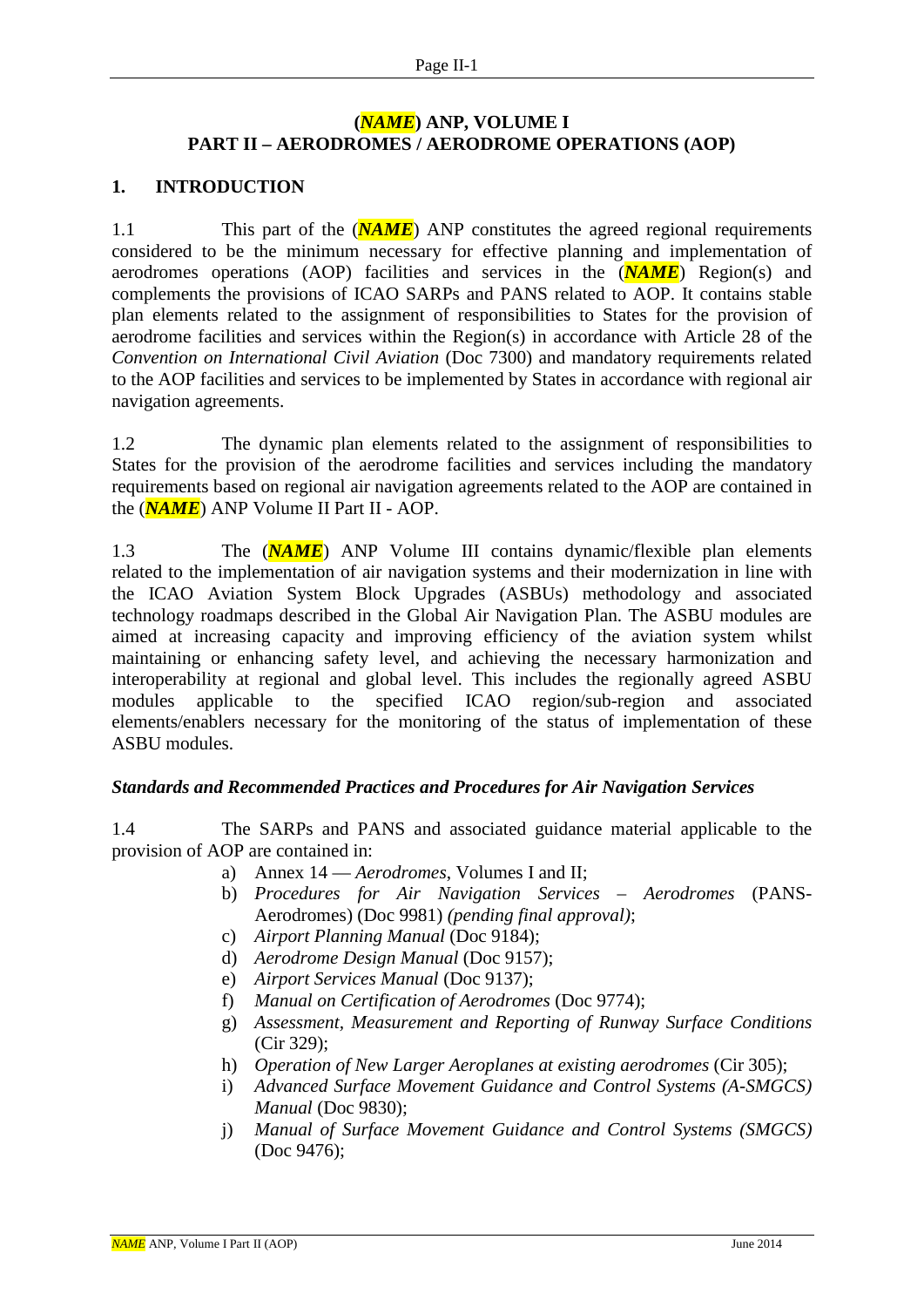- k) *Heliport Manual* (Doc 9261);
- l) *Manual on the prevention of runway incursions* (Doc 9870);
- m) *Stolport Manual* (Doc 9150);
- n) *ICAO Bird Strike Information System Manual* (Doc 9332); and
- o) *Manual on Civil Aviation Jet Fuel Supply* (Doc 9977).

#### **2. GENERAL REGIONAL REQUIREMENTS**

2.1 Regular aerodromes and their alternates required for international commercial air transport operations should be determined through regional agreements, based on the list of international aerodromes designated by States and the needs of the international commercial flights. Consideration should also be given to the needs of international general aviation flights as identified by user requirements. The alternate aerodromes should be planned/selected, to the greatest practicable extent, from the list of existing regular aerodromes used for international aircraft operations. However, where in specific cases the designation of another aerodrome in close proximity to a regular aerodrome would result in appreciable fuel conservation or other operational advantages, this aerodrome may be designated for use as an alternate aerodrome only. Planning of alternate aerodromes should be made on the basis of the following objectives:

- a) to ensure that at least one suitable alternate is available for each international aircraft operation; and
- b) to ensure that the facilities at the designated alternate aerodrome(s) are appropriate for the alternate aircraft operations.

2.2 The list of regular and alternate aerodromes (including their designations) required in the Region(s) to serve international civil aviation operations (international scheduled air transport, non-scheduled air transport and general aviation operations) is given in **Table AOP I-1**. Each Contracting State should ensure the provision of aerodrome facilities and services at the international aerodromes under its jurisdiction.

–––––––––––––––––––

### **3. SPECIFIC REGIONAL REQUIREMENTS**

**4.**

3.1 TBD (if necessary)

*NAME* ANP, Volume I Part II (AOP) June 2014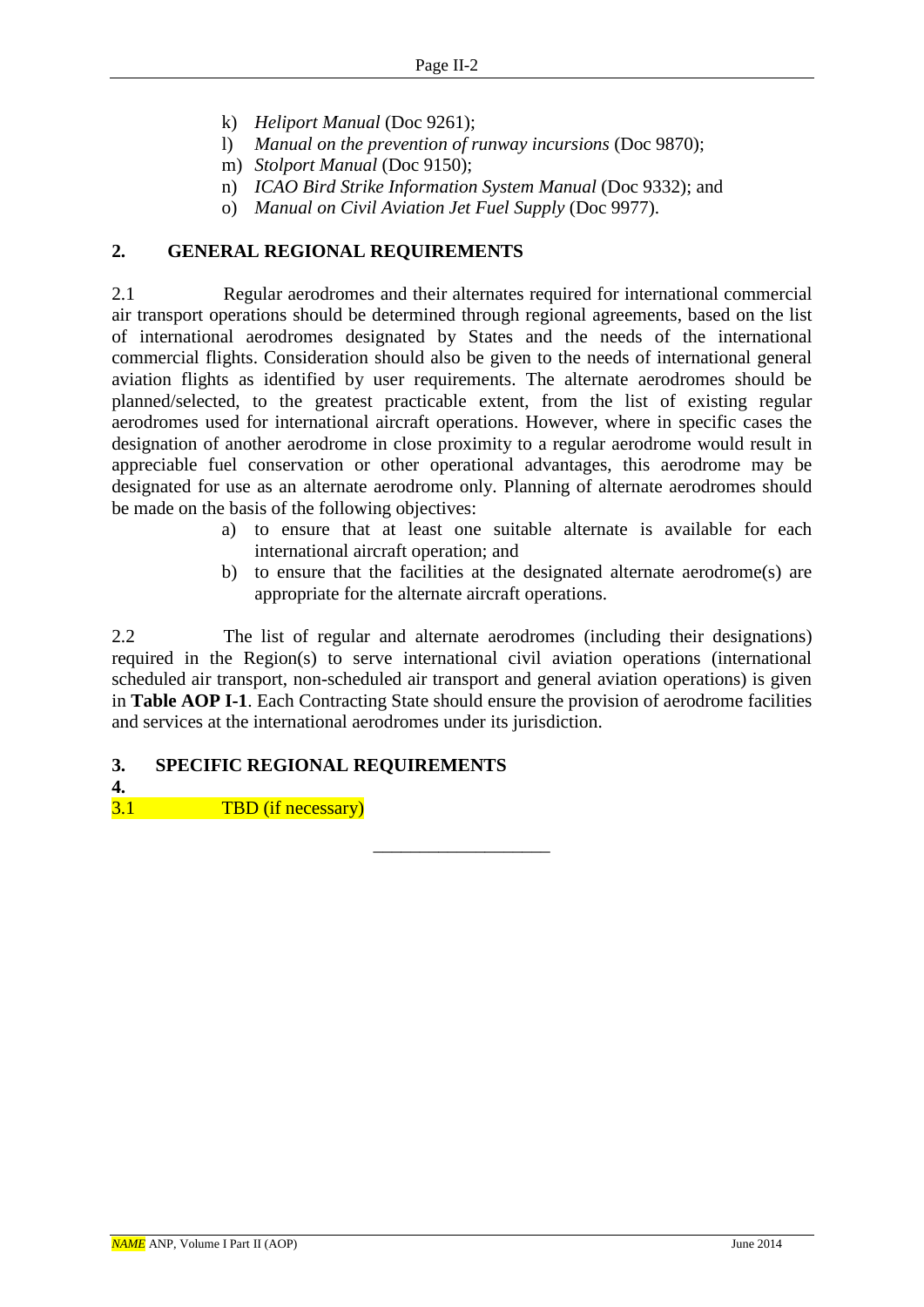#### **Table AOP I-1 INTERNATIONAL AERODROMES REQUIRED IN THE (***NAME***) REGION(S)**

#### EXPLANATION OF THE TABLE

| City/Aerodrome: | Name of the city and aerodrome, preceded by the location indicator. |
|-----------------|---------------------------------------------------------------------|
| Designation:    | Designation of the aerodrome as:                                    |
|                 | $RS$ — international scheduled air transport, regular use;          |
|                 | RNS — international non-scheduled air transport, regular use;       |
|                 | $AS$ — international scheduled air transport, alternate use;        |
|                 | ANS — international non-scheduled air transport, alternate use.     |

*Note 1 — when an aerodrome is needed for more than one type of use, normally only the use highest on the above list is shown.* 

[Example — an aerodrome required for both RS and AS use would only be shown as RS in the list.]

*Note 2 — when the aerodrome is located on an island and no particular city or town is served by the aerodrome, the name of the island is included instead of the name of a city.*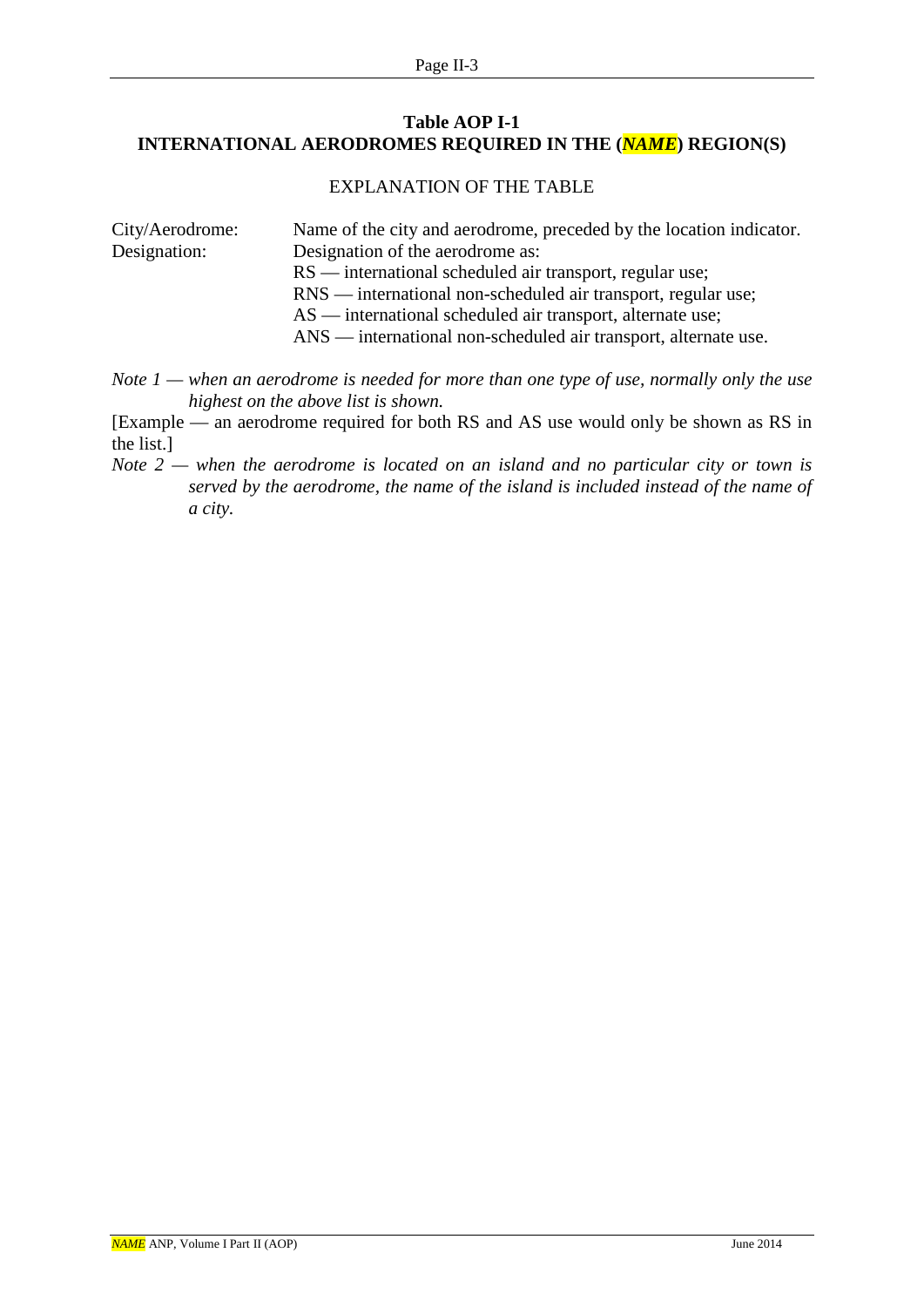| Page II-4                                                |  |  |  |
|----------------------------------------------------------|--|--|--|
| Table AOP I-1                                            |  |  |  |
|                                                          |  |  |  |
| Location Indicator Name of City/Aerodrome<br>Designation |  |  |  |
|                                                          |  |  |  |
|                                                          |  |  |  |
|                                                          |  |  |  |
|                                                          |  |  |  |
|                                                          |  |  |  |
|                                                          |  |  |  |
|                                                          |  |  |  |
|                                                          |  |  |  |
|                                                          |  |  |  |
|                                                          |  |  |  |
|                                                          |  |  |  |
|                                                          |  |  |  |
|                                                          |  |  |  |
|                                                          |  |  |  |
|                                                          |  |  |  |
|                                                          |  |  |  |
|                                                          |  |  |  |
|                                                          |  |  |  |
|                                                          |  |  |  |
|                                                          |  |  |  |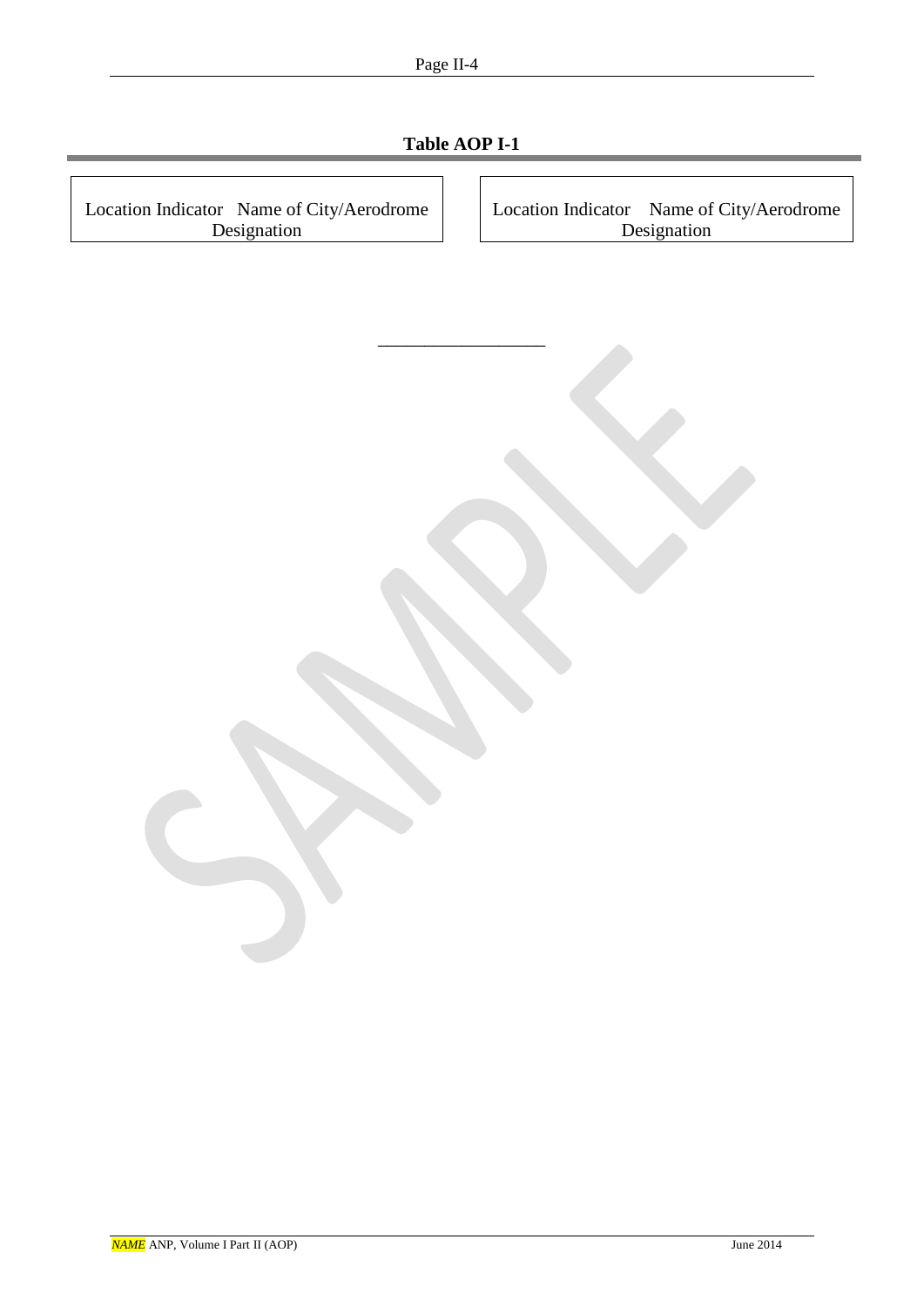### **(***NAME***) ANP, VOLUME I PART III – COMMUNICATIONS, NAVIGATION AND SURVEILLANCE (CNS)**

### **1. INTRODUCTION**

1.1 This part of the (*NAME*) ANP constitutes the agreed regional requirements considered to be the minimum necessary for effective planning and implementation of Communications, Navigation and Surveillance (CNS) facilities and services in the (*NAME*) Region(s) and complements the provisions of ICAO SARPs and PANS related to CNS. It contains stable plan elements related to the assignment of responsibilities to States for the provision of CNS facilities and services within the ICAO (*NAME*) region(s) in accordance with Article 28 of the *Convention on International Civil Aviation* (Doc 7300) and mandatory requirements related to the CNS facilities and services to be implemented by States in accordance with regional air navigation agreements.

1.2 The dynamic plan elements related to the assignment of responsibilities to States for the provision of CNS facilities and services and the mandatory requirements based on regional air navigation agreements related to CNS are contained in the (*NAME*) ANP Volume II, Part III – CNS.

1.3 The (*NAME*) ANP Volume III contains dynamic/flexible plan elements related to the implementation of air navigation systems and their modernization in line with the ICAO Aviation System Block Upgrades (ASBUs) methodology and associated technology roadmaps described in the Global Air Navigation Plan. The ASBU modules are aimed at increasing capacity and improving efficiency of the aviation system whilst maintaining or enhancing safety level, and achieving the necessary harmonization and interoperability at regional and global level. This includes the regionally agreed ASBU modules applicable to the specified ICAO region/sub-region and associated elements/enablers necessary for the monitoring of the status of implementation of these ASBU modules.

1.4 In planning for these elements, economy and efficiency should be taken into account in order to ensure that the requirements for the provision of CNS facilities and services can be kept to a minimum. CNS facilities and services should fulfil multiple functions whenever this is feasible.

### *Standards and Recommended Practices and Procedures for Air Navigation Services*

1.5 The SARPs and PANS and related guidance material applicable to the provision of CNS are contained in:

- a) Annex 10 *Aeronautical Telecommunications*, Volumes I, II, III, IV and V;
- b) Annex  $2 -$  Rules of the Air;
- c) Annex 3 Meteorological Service for international air navigation;
- d) Annex 6 Operation of Aircraft, Parts I (Chapter 7), II (Chapter 7) and III (Chapter 5);
- e) Annex 11 Air Traffic Services;
- f) Annex 12 Search and Rescue;
- g) Annex 15 Aeronautical Information Services;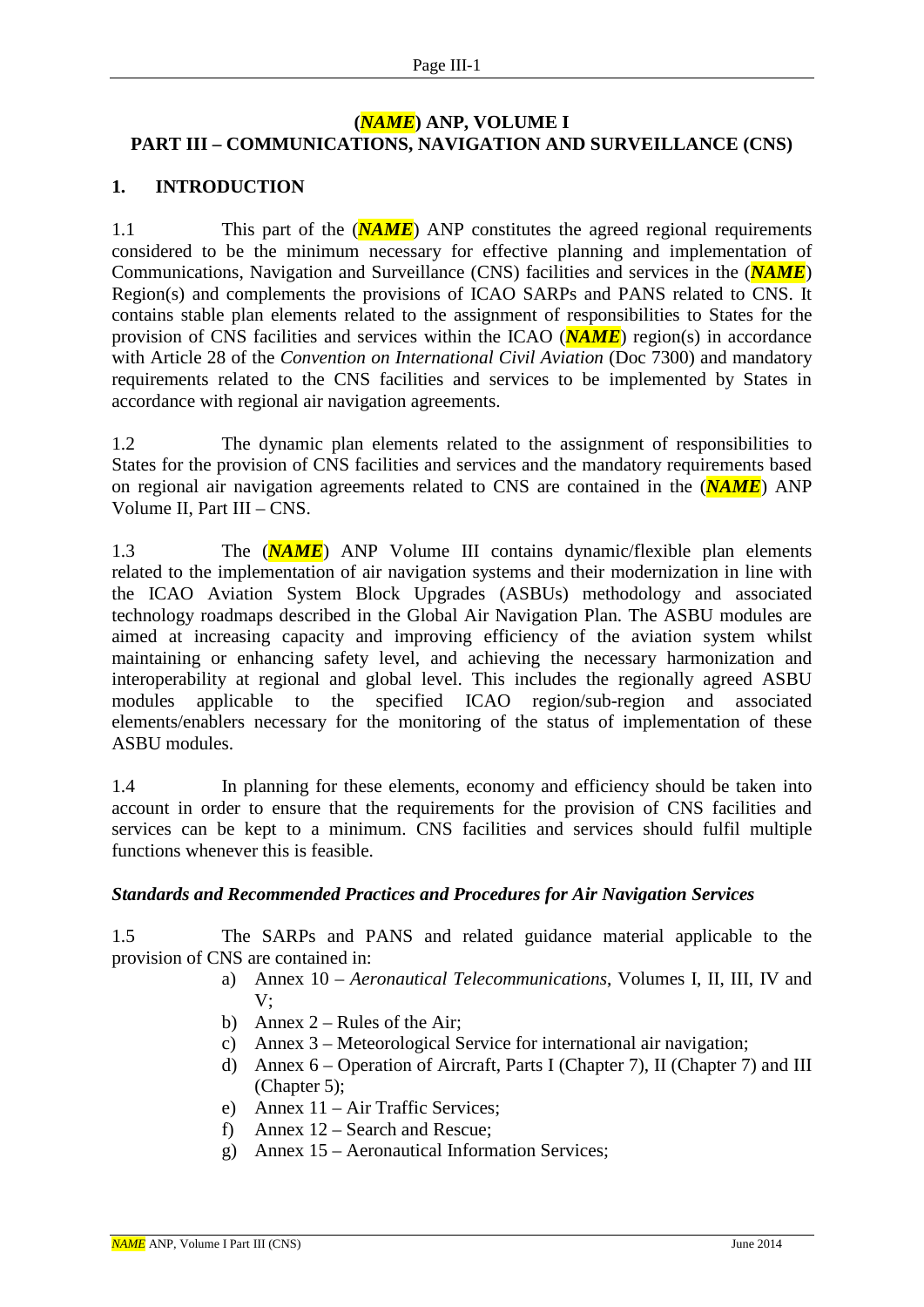- h) Procedures for Air Navigation Services Air Traffic Management (PANS-ATM) (Doc 4444);
- i) Regional Supplementary Procedures (Doc 7030);
- j) GNSS Manual (Doc 9849);
- k) Manual on Detailed Technical Specifications for the Aeronautical Telecommunication Network (ATN) using ISO/OSI Standards and Protocols (Doc 9880);
- l) ICAO Aeronautical Telecommunication Network (ATN) Manual for the ATN using IPS Standards and Protocols (Doc 9896);
- m) *Manual of Testing of Radio Navigation Aids* (Doc 8071);
- n) *Manual on the Planning and Engineering of the Aeronautical Fixed Telecommunications Network* (Doc 8259);
- o) *Manual on Required Communication Performance (RCP)* (Doc 9869);
- p) *Training Manual* (Doc 7192);
- q) *Performance-based Navigation Manual* (Doc 9613);
- r) *Handbook on Radio Frequency Spectrum Requirements for Civil Aviation* (Doc 9718);
- *s) ICAO Manual on the Secondary Surveillance Radar (SSR) Systems (Doc 9684);*
- t) *Manual on Airborne Surveillance Applications* (Doc 9994); and
- u) *Manual of Air Traffic Services Data Link Applications* (Doc 9694).

### **2. GENERAL REGIONAL REQUIREMENTS**

#### **Communications**

*Aeronautical Fixed Service (AFS)*

2.1 The aeronautical fixed service (AFS) should satisfy the communication requirements of ATS, AIS/AIM, MET and SAR, including specific requirements in terms of system reliability, message integrity and transit times, with respect to printed as well as digital data and speech communications. If need be, it should, following agreement between individual States and aircraft operators, satisfy the requirements for airline operational control.

#### *The Aeronautical Telecommunication Network (ATN)*

2.2 The ATN of the Region(s) should have sufficient capacity to meet the minimum requirements for data communications for the services mentioned in paragraph 2.1 above.

### *Aeronautical Mobile Service (AMS)*

2.3 Air-ground communications facilities should meet the agreed communication requirements of the air traffic services, as well as all other types of communications which are acceptable on the AMS to the extent that the latter types of communications can be accommodated.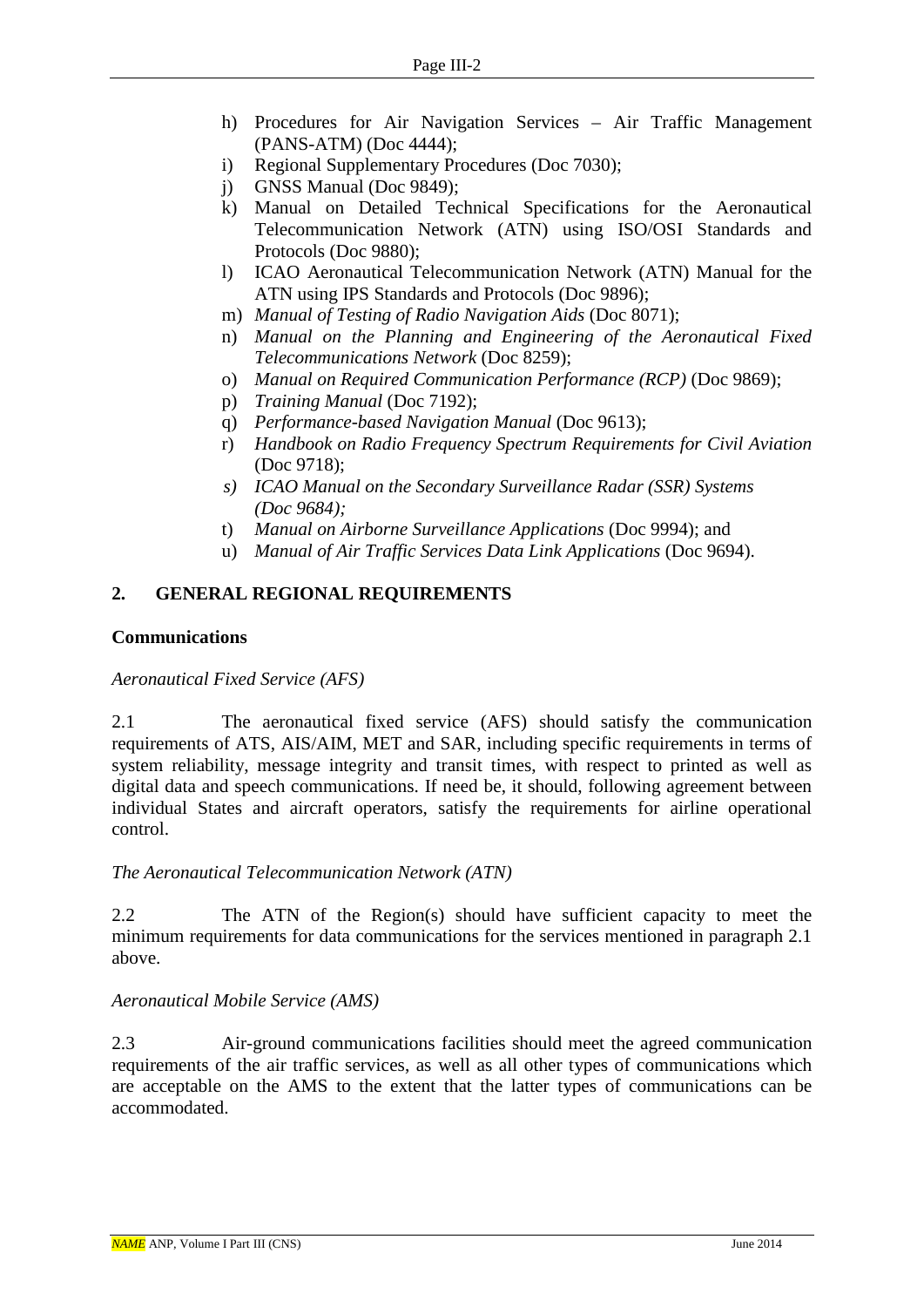*Air-ground communications for ATS*

2.4 Air-ground communications for ATS purposes should be so designed to require the least number of frequency and channel changes for aircraft in flight compatible with the provision of the required service. They should also provide for the minimum amount of coordination between ATS units and provide for optimum economy in the frequency spectrum used for this purpose.

### *Air-ground data link communications*

2.5 Air-ground data link communications should be implemented in such a way that they are regionally and globally harmonised and make efficient use of available communication means and ensure optimum economy in frequency spectrum use and system automation.

### **Navigation**

2.6 Planning of aeronautical radio navigation services should be done on a total system basis, taking full account of the navigation capabilities as well as cost effectiveness. The total system composed of station-referenced navigation aids, satellite-based navigation systems and airborne capabilities should meet the performance based navigation (PBN) requirements for all aircraft using the system and should form an adequate basis for the provision of positioning, guidance and air traffic services.

2.7 Account should be taken of the fact that certain aircraft may be able to meet their navigation needs by means of self-contained or satellite-based aids, thus eliminating the need for the provision of station-referenced aids along the ATS routes used by such aircraft, as well as the need to carry on board excessive redundancies.

### **Surveillance**

2.8 Planning of aeronautical surveillance systems should be made based on a system approach concept, where collaboration and sharing of data sources should be considered in support of an efficient use of the airspace.

### **Frequency Management**

2.9 Frequency assignment planning in the Region(s) should be carried out in accordance with the provisions of Annex 10 and *ICAO Handbook on Radio Frequency spectrum for Civil Aviation* (Doc 9718), supplemented, as necessary, by regional recommendations and technical criteria developed for this purpose.

\_\_\_\_\_\_\_\_\_\_\_\_\_\_\_\_\_\_\_\_

### **3. SPECIFIC REGIONAL REQUIREMENTS**

3.1 TBD (if necessary).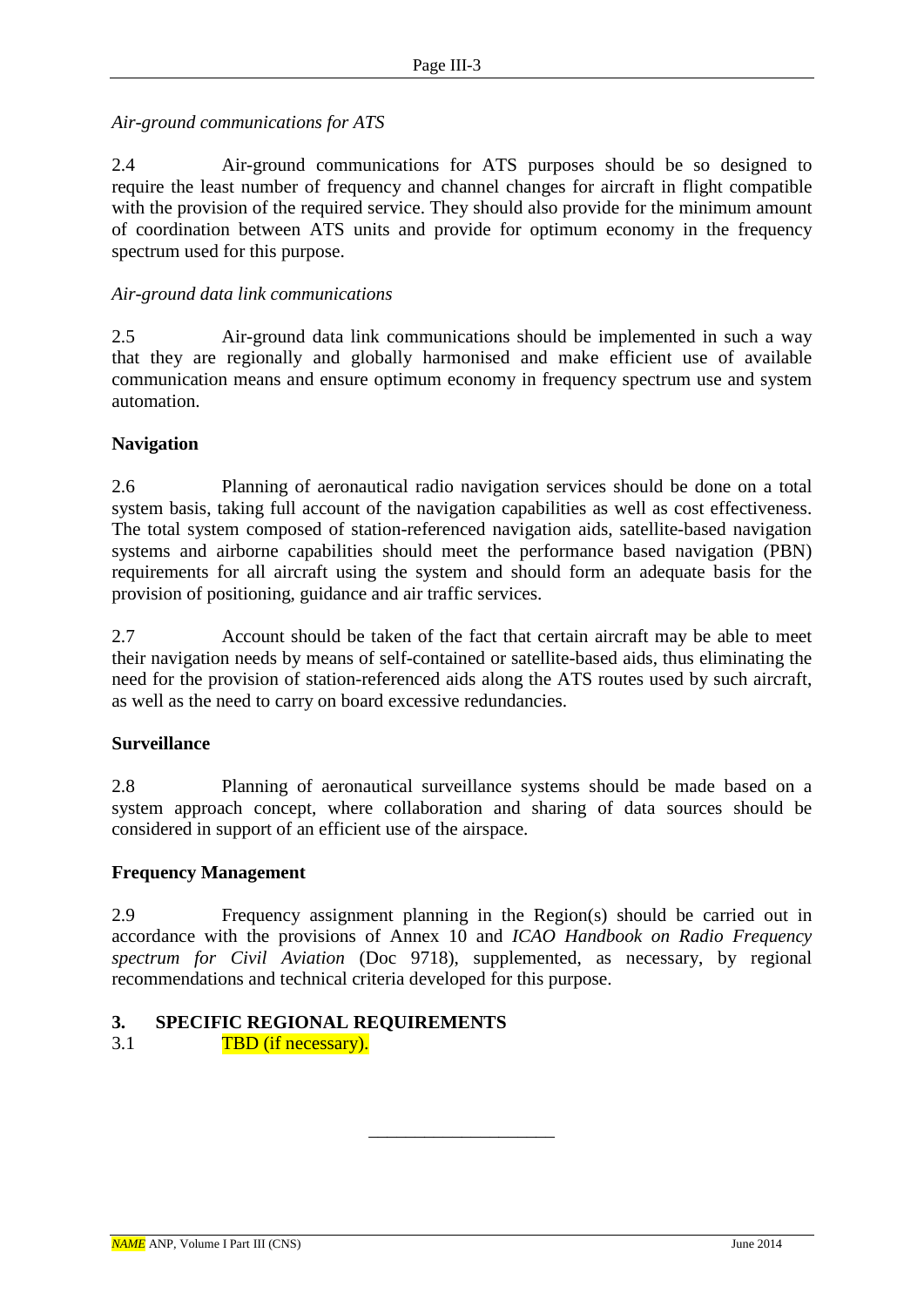### **(***NAME***) ANP, VOLUME I PART IV - AIR TRAFFIC MANAGEMENT (ATM)**

### **1. INTRODUCTION**

1.1 This part of the (*NAME*) ANP constitutes the agreed regional requirements considered to be the minimum necessary for effective planning and implementation of air traffic management (ATM) facilities and services in the  $(NAME)$  region(s) and complements the provisions of the ICAO SARPs and PANS related to ATM. It contains stable plan elements related to the assignment of responsibilities to States for the ATM system requirements to be applied within the ICAO (*NAME*) region(s) in accordance with Article 28 of the *Convention on International Civil Aviation* (Doc 7300) and mandatory requirements related to the ATM facilities and services to be implemented by States in accordance with regional air navigation agreements.

1.2 The dynamic plan elements related to the assignment of States' responsibilities for the implementation of the ATM system and the mandatory requirements based on regional air navigation agreements related to ATM are contained in (*NAME*) ANP Volume II, Part IV - ATM.

1.3 The (*NAME*) ANP Volume III contains dynamic/flexible plan elements related to the implementation of air navigation systems and their modernization in line with the ICAO Aviation System Block Upgrades (ASBUs) methodology and associated technology roadmaps described in the Global Air Navigation Plan. The ASBU modules are aimed at increasing capacity and improving efficiency of the aviation system whilst maintaining or enhancing safety level, and achieving the necessary harmonization and interoperability at regional and global level. This includes the regionally agreed ASBU modules applicable to the specified ICAO region/sub-region and associated elements/enablers necessary for the monitoring of the status of implementation of these ASBU modules.

### *Standards and Recommended Practices and Procedures for Air Navigation Services*

1.4 The SARPs and PANS and related guidance material applicable to the provision of ATM are contained in:

- a) Annex 2 *Rules of the Air*;
- b) Annex 6 *Operation of Aircraft*;
- c) Annex 11 *Air Traffic Services*;
- d) *Procedures for Air Navigation Services — Air Traffic Management* (PANS-ATM) (Doc 4444);
- e) *Procedures for Air Navigation Services — Aircraft Operations* (PANS-OPS) (Doc 8168); and
- f) *Regional Supplementary Procedures* (Doc 7030).

### **2. GENERAL REGIONAL REQUIREMENTS**

2.1 The description of the current Flight Information Regions (FIR)/Upper Information Regions (UIR), as approved by the ICAO Council, are contained in **Table ATM I-1** and depicted in the **Charts ATM I-1** and **ATM I-2**, respectively.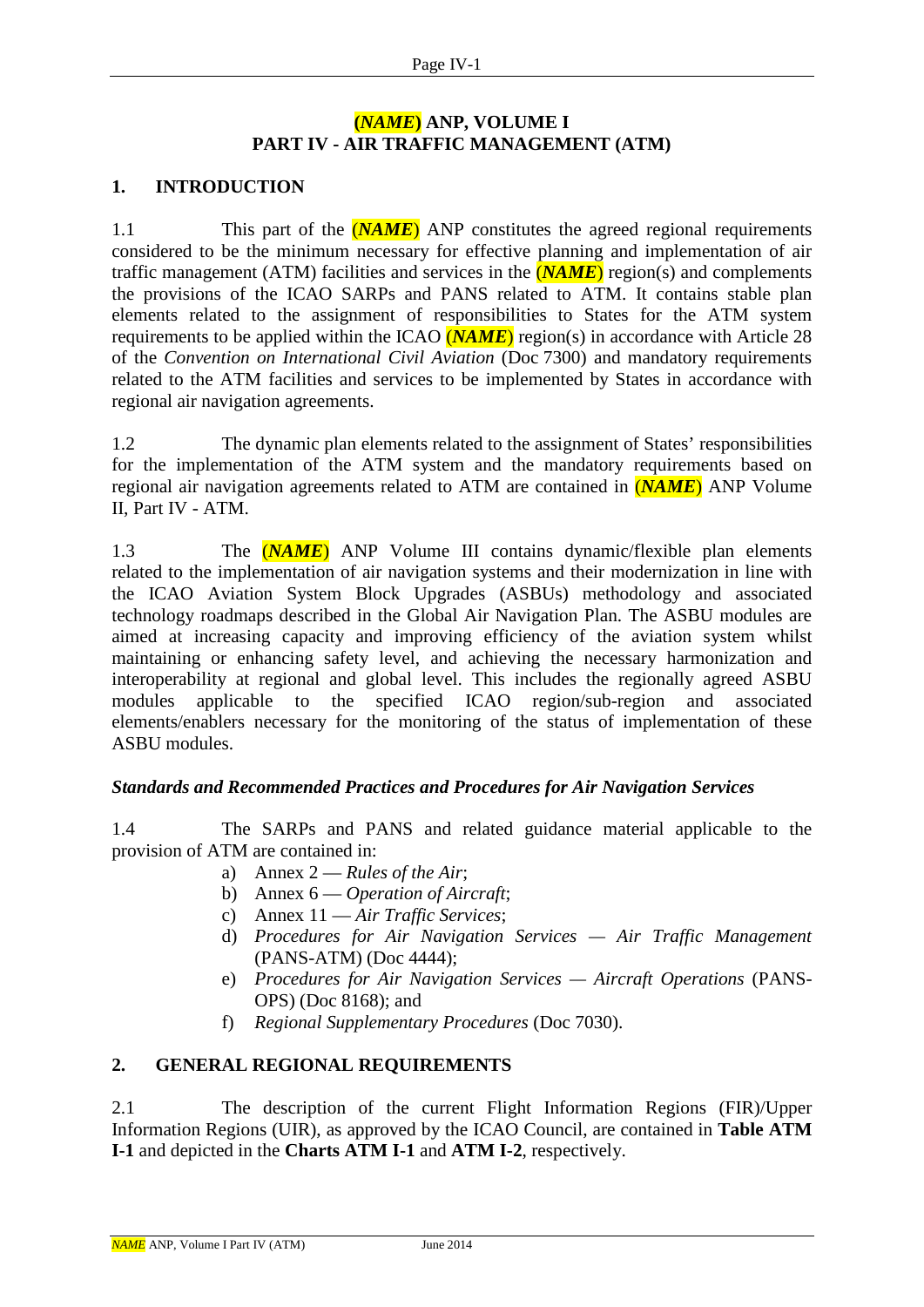2.2 States should ensure that the provision of air traffic services (ATS) covers its own territory and those areas over the high seas for which it is responsible for the provision of those services, in accordance with **Charts ATM I-1** and **ATM I- 2**.

### *Regional ATS Routes and organized track structures*

2.3 PIRGs are responsible for the optimization of the traffic flows through the continuous improvement of the regional ATS route network and organized track systems and implementation of random routing areas and free route airspace in the Region(s). Where applicable, details of the ATS routes within the Region(s) are contained in Volume II.

### *ICARD Global Database*

2.4 The five-letter name-codes assigned to significant points should be coordinated through the ICAO Regional Office(s) and obtained from the ICAO International Codes and Routes Designators (ICARD) Global Database.

### *Aircraft Identification - SSR Code Assignments*

2.5 The management of Secondary Surveillance Radar (SSR) codes is a key element of ATM in order to ensure continuous and unambiguous aircraft identification. The requirements related to the SSR code assignment system used in the Region(s) is contained in Volume II.

#### *Performance-based Navigation (PBN)*

2.6 PIRGs are responsible for the development of the Regional PBN Plan. States' PBN Plans should be consistent with the Regional PBN Plan.

### *Flexible Use of Airspace*

2.7 States should implement civil/military cooperation and coordination mechanisms to enhance the application of the Flexible Use of Airspace concept, which will contribute to more direct routing with a commensurate saving in fuel and associated emissions. States should arrange for close liaison and coordination between civil ATS units and relevant military operational control and/or air defence units in order to ensure integration of civil and military air traffic or its segregation, if required. Such arrangements would also contribute to increasing airspace capacity and to improving the efficiency and flexibility of aircraft operations.

#### *Reduced Vertical Separation Minimum (RVSM)/Regional Monitoring Agencies*

2.8 The (*NAME)* Regional Monitoring Agency(ies) is (are) the designated Regional Monitoring Agency(ies) (RMA) responsible for monitoring the height-keeping performance and approval status of aircraft operating at these levels, in order to ensure that the continued application of RVSM meets the agreed regional safety objectives as set out by the (*NAME*) PIRG.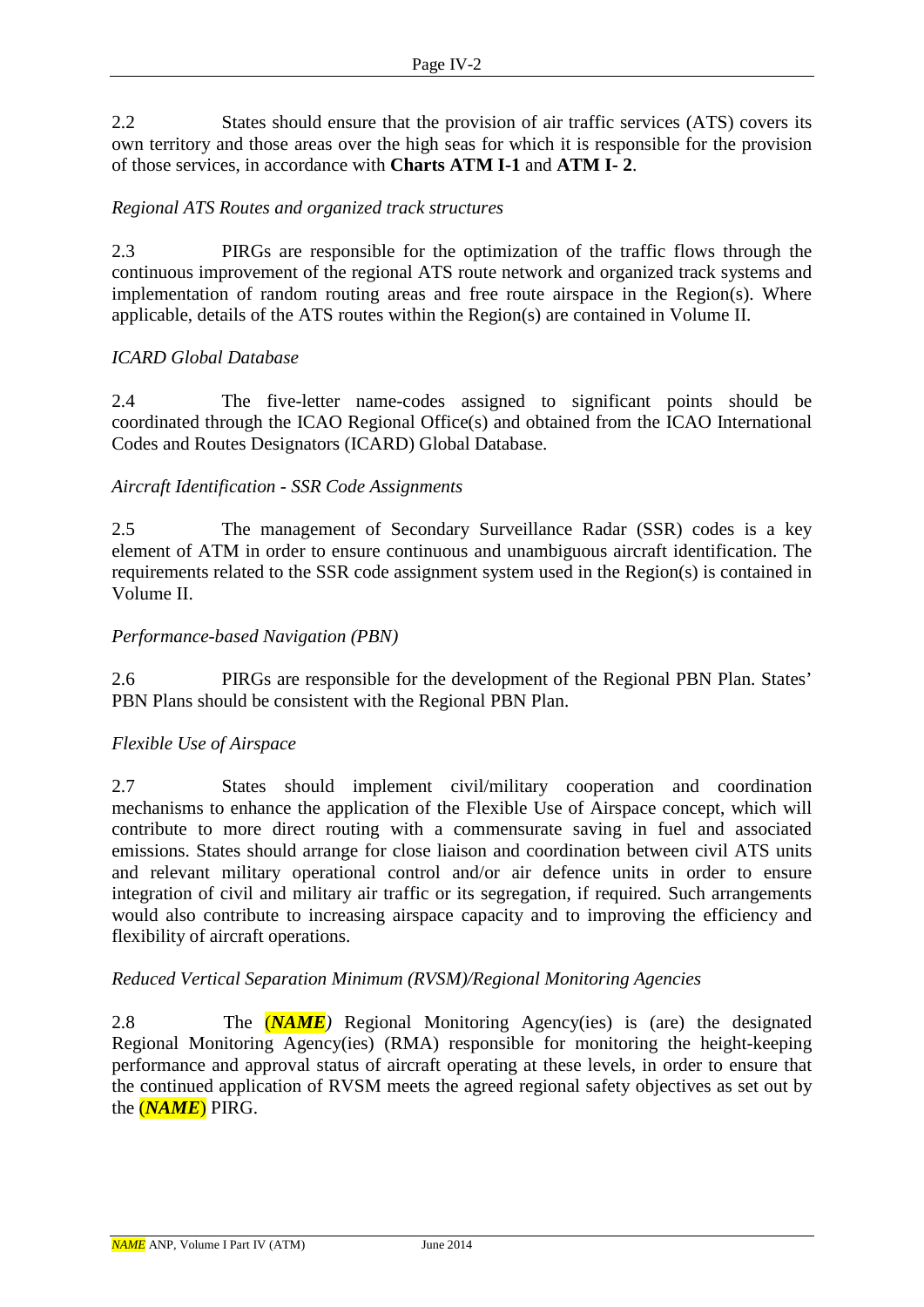\_\_\_\_\_\_\_\_\_\_\_\_\_\_\_\_\_\_\_\_

### **3. SPECIFIC REGIONAL REQUIREMENTS**

3.1 TBD (if necessary)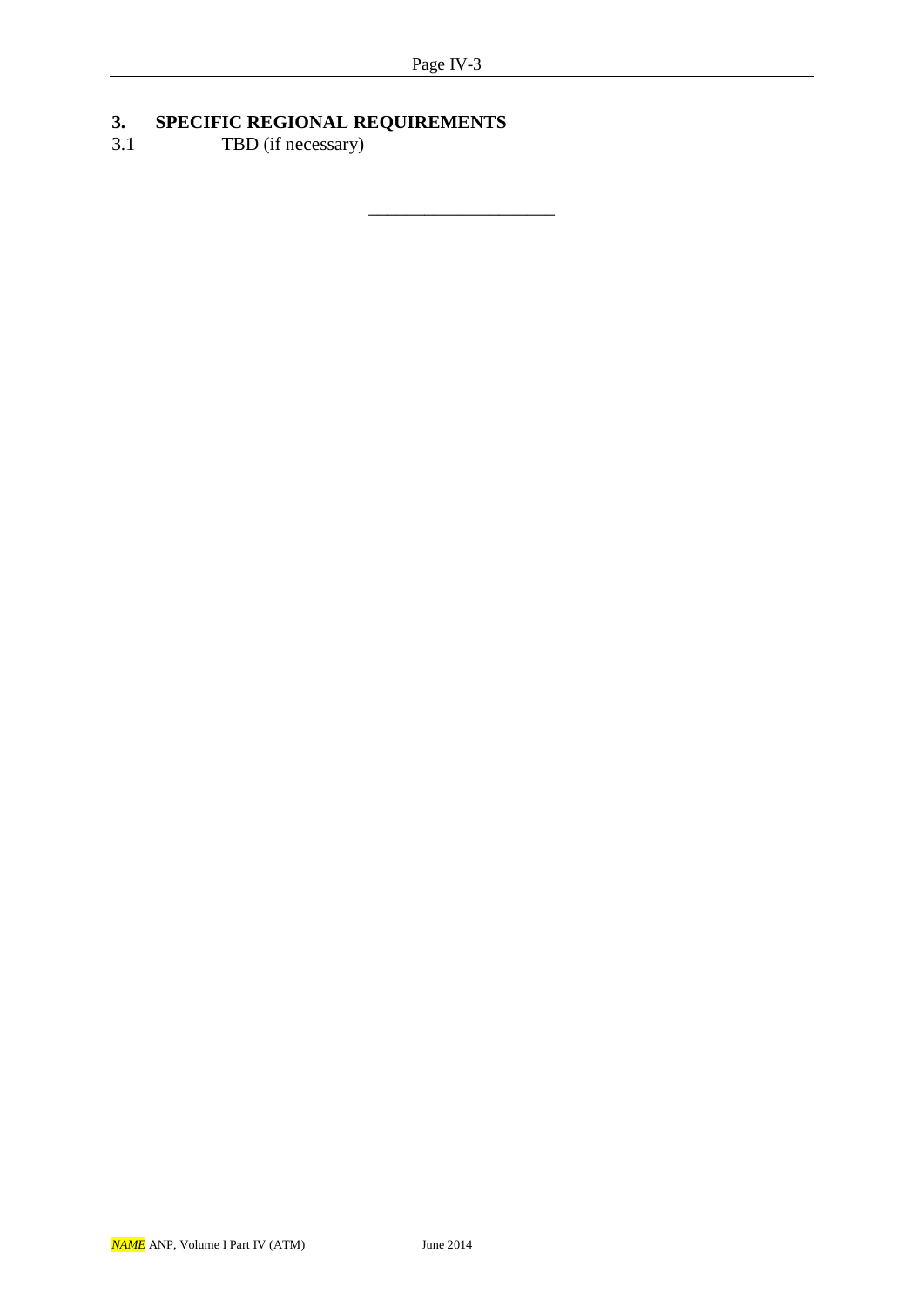#### **Table ATM I-1 FLIGHT INFORMATION REGIONS (FIR)/UPPER INFORMATION REGIONS (UIR) IN THE (***NAME***) REGION(S)**

### **EXPLANATION OF THE TABLE**

Column:

- 1 Name of the FIR/UIR / Location Indicator according to Doc 7910
- 2 Description of FIR/UIR lateral limits;
	- a. Describe separately in the table the limits of the UIRs if they are not similar to the FIRs limits.
- 3 Remarks *—* additional information, if necessary.
	- a. Describe vertical limits if necessary.

| <b>FIR/UIR</b>            | <b>Lateral limits coordinates</b> | <b>Remarks</b> |
|---------------------------|-----------------------------------|----------------|
| <b>Location Indicator</b> |                                   |                |
|                           | $\overline{2}$                    | 3              |
| <b>AMSWELL</b>            | <b>FIR AMSWELL</b>                |                |
| (example)                 |                                   |                |
|                           | 5705N 04000W-5640N 02108W         |                |
|                           | 4331N 02108W-4124N 03003W         |                |
|                           | 4044N 03711W-4236N 03700W         |                |
|                           | 4402N 04000W-4228N 04120W         |                |
|                           | 5251N 04147W-5705N 04000W         |                |
|                           | Then along the national borders   |                |
|                           | between State X and State Y.      |                |
|                           | <b>UIR AMSWELL</b>                |                |
|                           |                                   |                |
|                           | 5705N 04000W-5640N 02108W         |                |
|                           | 4200N 03000W-4800N 02500W         |                |
|                           | 4331N 02108W-4124N 03003W         |                |
|                           | 4044N 03711W-4236N 03700W         |                |
|                           | 4402N 04000W-4228N 04120W         |                |
|                           | 5251N 04147W-5705N 04000W         |                |
|                           | Then along the national borders   |                |
|                           | between State X and State Y.      |                |
|                           |                                   |                |

\_\_\_\_\_\_\_\_\_\_\_\_\_\_\_\_\_\_\_\_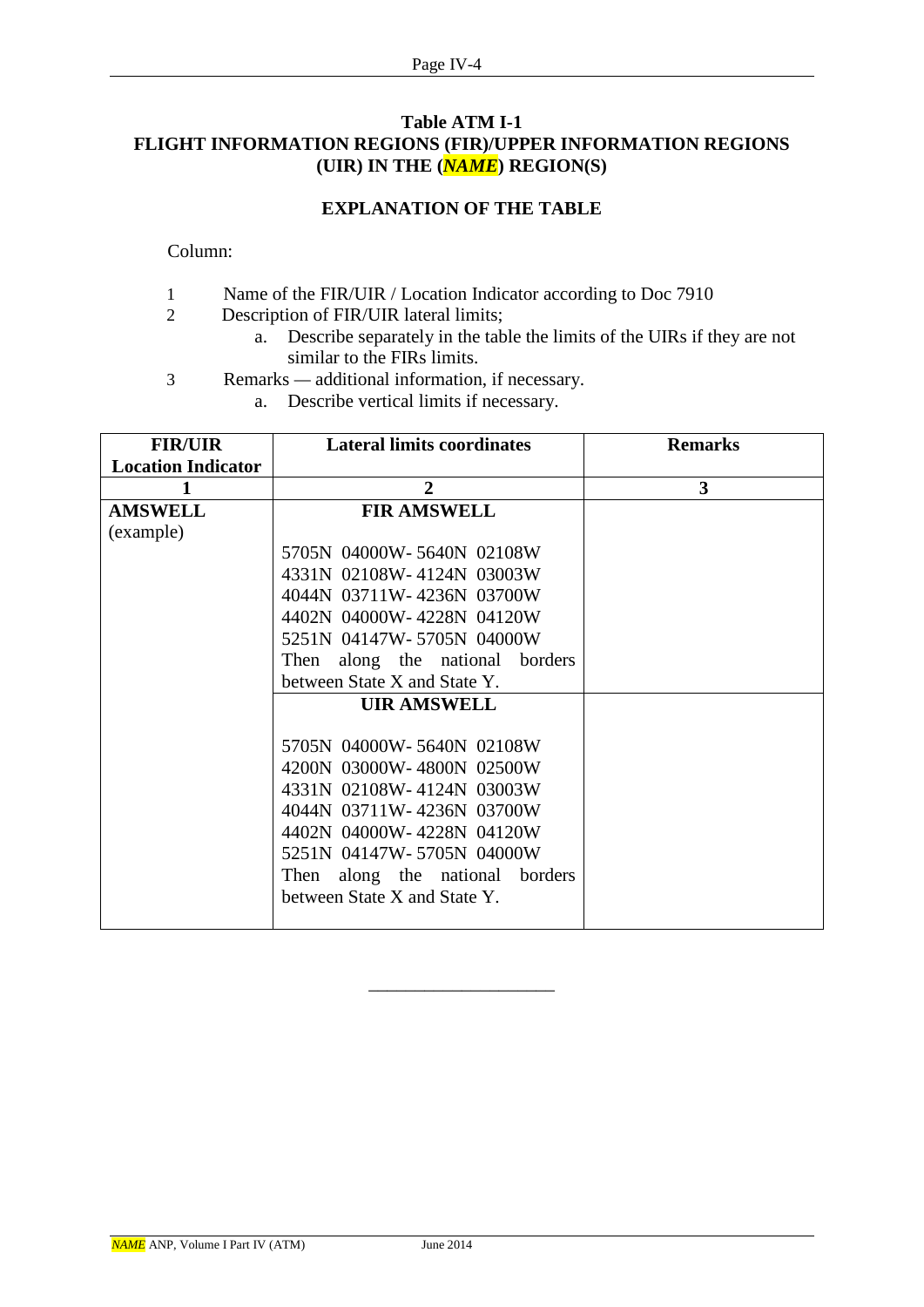### **(***NAME***) ANP, VOLUME I PART V – METEOROLOGY (MET)**

### 1. **INTRODUCTION**

1.1 This part of the **(***NAME***)** ANP constitutes the agreed regional requirements considered to be the minimum necessary for effective planning and implementation of aeronautical meteorology (MET) facilities and services in the **(***NAME***)** Region(s) and complements the provisions of the ICAO SARPs and PANS related to MET. It contains stable plan elements related to the assignment of responsibilities to States for the provision of MET facilities and services within the ICAO **(***NAME***)** region(s) in accordance with Article 28 of the *Convention on International Civil Aviation* (Doc 7300) and mandatory requirements related to the MET facilities and services to be implemented by States in accordance with regional air navigation agreements.

1.2 The dynamic plan element related to the assignment of responsibilities to States for the provision of MET facilities and services and the mandatory requirements based on regional air navigation agreements related to MET are contained in the **(***NAME***)** ANP Volume II, Part V - MET.

1.3 The **(***NAME***)** ANP Volume III contains dynamic/flexible plan elements related to the implementation of air navigation systems and their modernization in line with the ICAO Aviation System Block Upgrades (ASBUs) methodology and associated technology roadmaps described in the Global Air Navigation Plan. The ASBU modules are aimed at increasing capacity and improving efficiency of the aviation system whilst maintaining or enhancing safety level, and achieving the necessary harmonization and interoperability at regional and global level. This includes the regionally agreed ASBU modules applicable to the specified ICAO region/sub-region and associated elements/enablers necessary for the monitoring of the status of implementation of these ASBU modules.

1.4

### *Standards and Recommended Practices and Procedures for Air Navigation Services*

1.5 The SARPs and PANS and related guidance material applicable to the provision of MET are contained in:

- a) Annex 3 *Meteorological Service for International Air Navigation*;
- b) *Regional Supplementary Procedures* (Doc 7030)*;*
- c) *Handbook on the IAVW* (Doc 9766);
- d) *Manual on Volcanic Ash, Radioactive Material and Toxic Chemical Clouds* (Doc 9691); and
- e) *Manual of Aeronautical Meteorological Practice* (Doc 8896).

### **2. GENERAL REGIONAL REQUIREMENTS**

*World area forecast system (WAFS) and meteorological offices*

2.1 In the **(***NAME***)** Region(s), WAFC **(***NAME of WAFC)* has been designated as the centre for the operation of the aeronautical fixed service satellite distribution system / WAFS Internet File Service (SADIS and/or WIFS) and the Internet-based Secure SADIS FTP service. The status of implementation of SADIS/WIFS by States in the **(***NAME***)**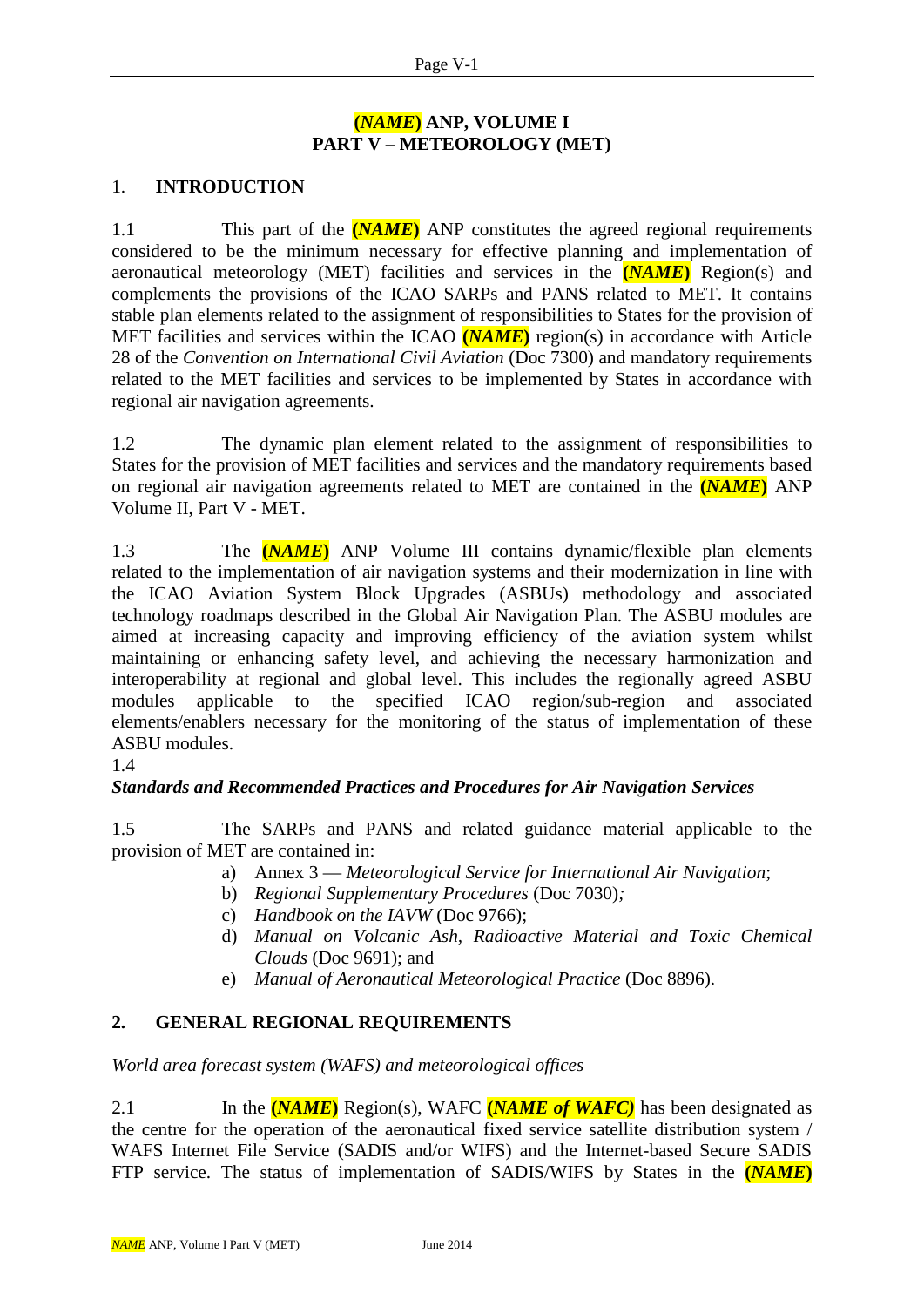Region(s) is detailed in Volume III.

2.2 In the **(***NAME***)** Region(s), WAFS products in digital form should be disseminated by WAFC **(***NAME of WAFC)* using the SADIS 2G satellite broadcast and the Secure SADIS FTP service and/or WIFS.

### *Volcanic Ash*

2.3 Volcanic ash advisory centres (VAACs) **(***NAME of VAAC)* have been designated to prepare volcanic ash advisory information for the **(***NAME***)** Region(s), as indicated below. The status of implementation of volcanic ash advisory information is detailed in Volume III.*- [list VAACs]*

2.4 Selected State volcano observatories have been designated for notification of significant pre-eruption volcanic activity, a volcanic eruption and/or volcanic ash in the atmosphere for the **(***NAME***)** Region(s) to their corresponding ACC/FIC, MWO and VAAC, as indicated at **Table MET I-1**. The status of implementation of volcano observatory notice for aviation (VONA) is detailed in Volume III.

### *Tropical Cyclone*

2.5 Tropical cyclone advisory centre (TCAC) **(***NAME(s) of TCAC)* has been designated to prepare tropical cyclone advisory information for the **(***NAME)* Region(s), as indicated below. The status of implementation of tropical cyclone advisory information is detailed in Volume III. *[if applicable]* **-** *[list TCACs] or [specify that there is no requirement]*

\_\_\_\_\_\_\_\_\_\_\_\_\_\_\_\_\_\_\_\_\_\_

# **3. SPECIFIC REGIONAL REQUIREMENTS**

3.1 *TBD (if necessary)*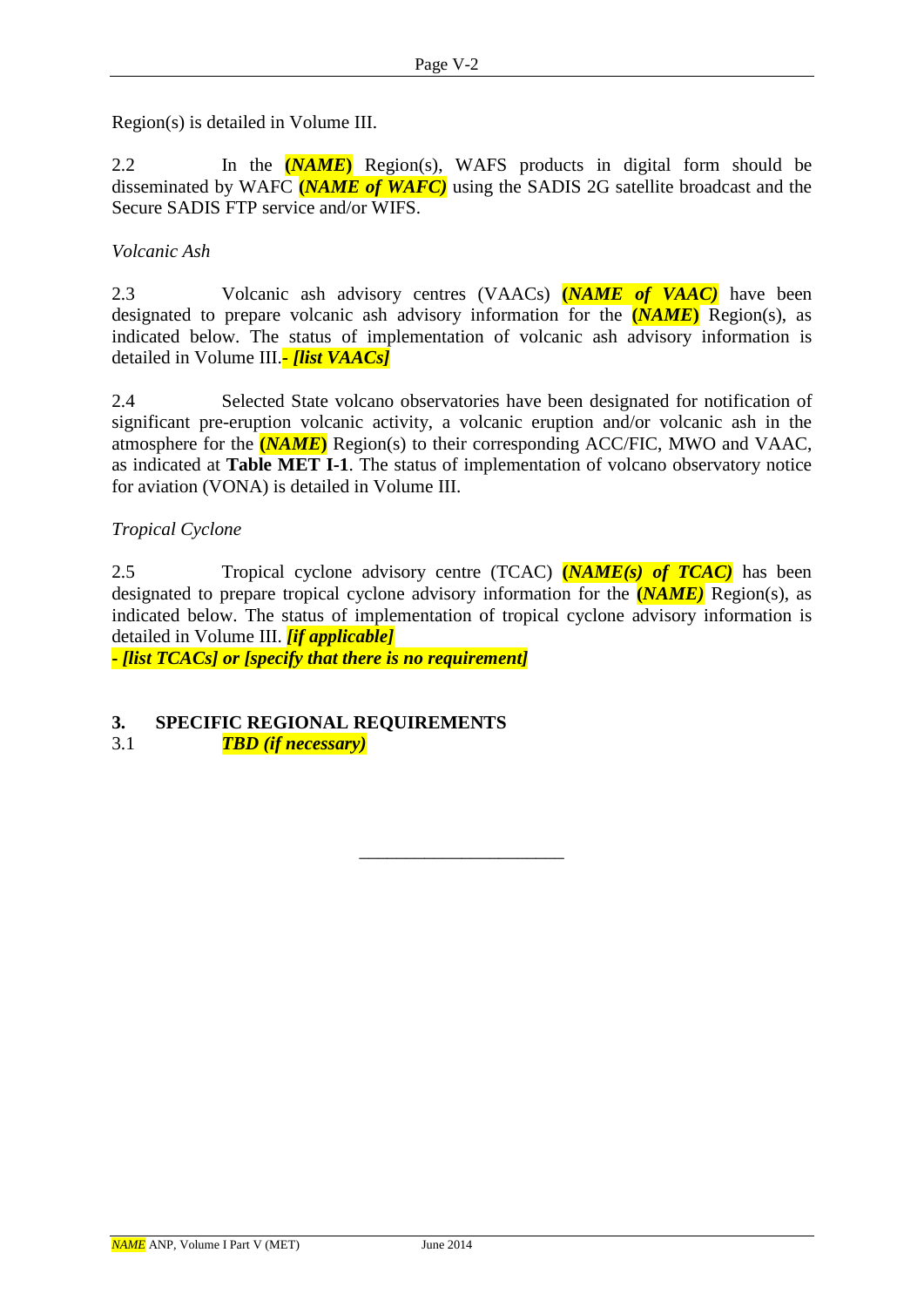#### **TABLE MET I-1 - STATE VOLCANO OBSERVATORIES Explanation of the Table**

### **Column**

- **1** Name of the State responsible for the provision of a volcano observatory<br>**2** Name of the volcano observatory
- **2** Name of the volcano observatory

| <b>State</b>   | <b>Volcano observatory</b>      |
|----------------|---------------------------------|
|                |                                 |
| <b>Iceland</b> | Icelandic Meteorological Office |
| $\cdots$       | $\cdots$                        |
|                |                                 |

––––––––––––––––––––––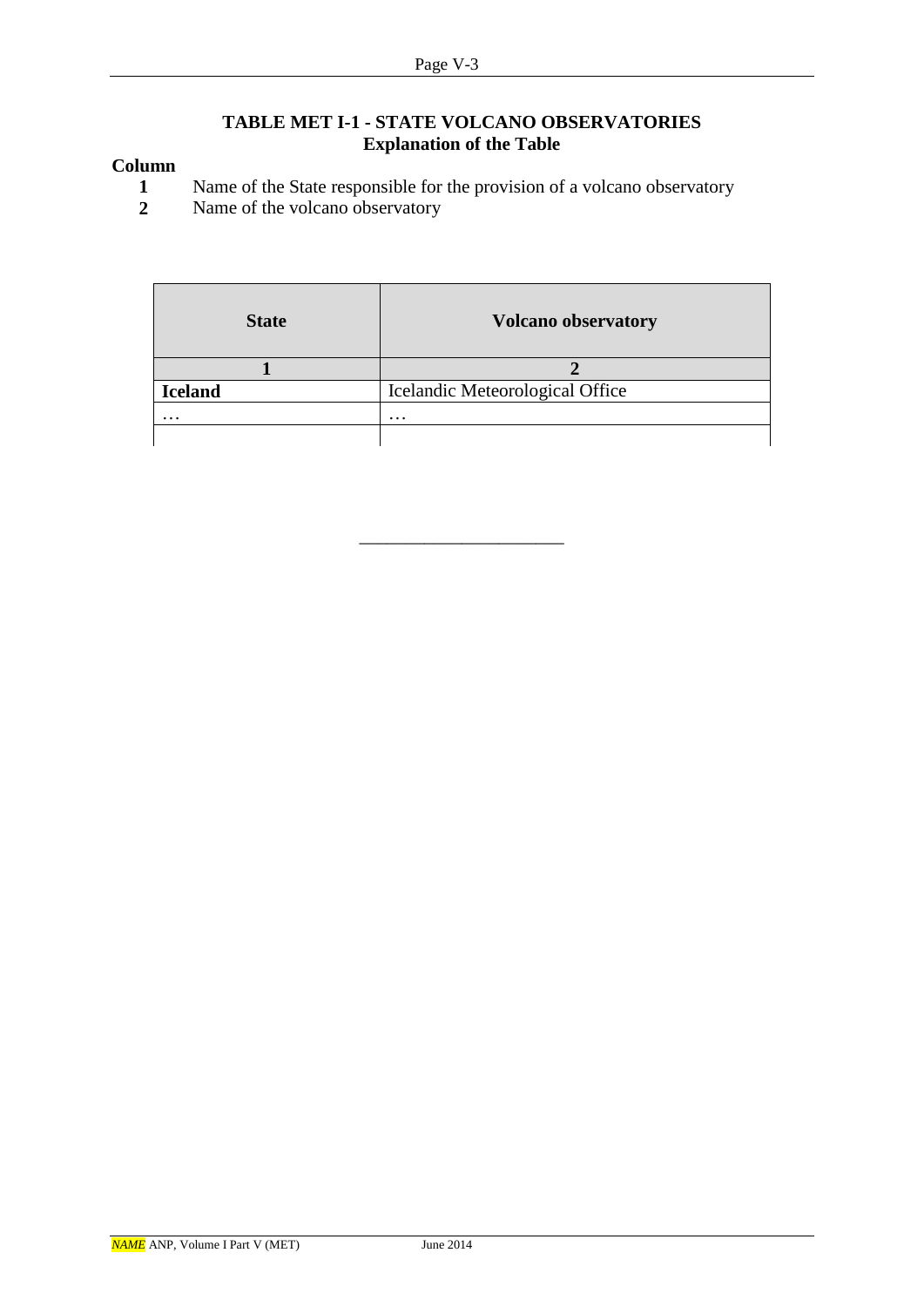### **(***NAME***) ANP, VOLUME I PART VI - SEARCH AND RESCUE (SAR)**

### **1. INTRODUCTION**

1.1 This part of the **(***NAME***)** ANP constitutes the agreed regional requirements considered to be the minimum necessary for effective planning and implementation of search and rescue (SAR) facilities and services in the **(***NAME*) region(s) and complements the provisions of the ICAO SARPs and PANS related to SAR. It contains stable plan elements related to the assignment of responsibilities to States for the provision of SAR facilities and services within the ICAO **(***NAME***)** region(s) in accordance with Article 28 of the *Convention on International Civil Aviation* (Doc 7300) and mandatory requirements related to the SAR facilities and services to be implemented by States in accordance with regional air navigation agreements.

1.2 The dynamic plan elements related to the assignment of States' responsibilities for the provision of SAR facilities and services and the mandatory requirements based on regional air navigation agreements related to SAR are contained in the **(***NAME***)** Volume II, Part VI – SAR.

### *Standards and Recommended Practices and Procedures for Air Navigation Services*

1.3 The SARPs and PANS and related guidance material applicable to the provision of SAR are contained in:

- a) Annex 12 *Search and Rescue*;
- b) Annex 6 *Operation of Aircraft*;
- c) *Procedures for Air Navigation Services — Air Traffic Management*  (PANS-ATM) (Doc 4444);
- d) *Regional Supplementary Procedures* (Doc 7030); and
- e) *International Aeronautical and Maritime Search and Rescue Manual* (Doc 9731-AN/958).

### **2. GENERAL REGIONAL REQUIREMENTS**

2.1 Each Contracting State should ensure that the provision of search and rescue services covers its own territory and those areas over the high seas for which it is responsible for the provision of those services. The description of the current Search and Rescue Regions (SRRs), as approved by the ICAO Council, are contained in **Table SAR I-1** and depicted in the **Chart SAR I-1**. The list of Rescue Coordination Centres (RCCs) and Rescue Sub-centres (RSCs) in the Region(s) are detailed in Volume II.

2.2 The three volumes of the *IAMSAR Manual* (Doc 9731) provide guidance for a common aviation and maritime approach to organizing and providing SAR services. States are invited to use the *IAMSAR Manual* to ensure the availability of effective aeronautical SAR services and to cooperate with neighbouring States.

2.3 States which rely on military authorities and/or other sources for the provision of SAR facilities should ensure that adequate arrangements are in place for coordination of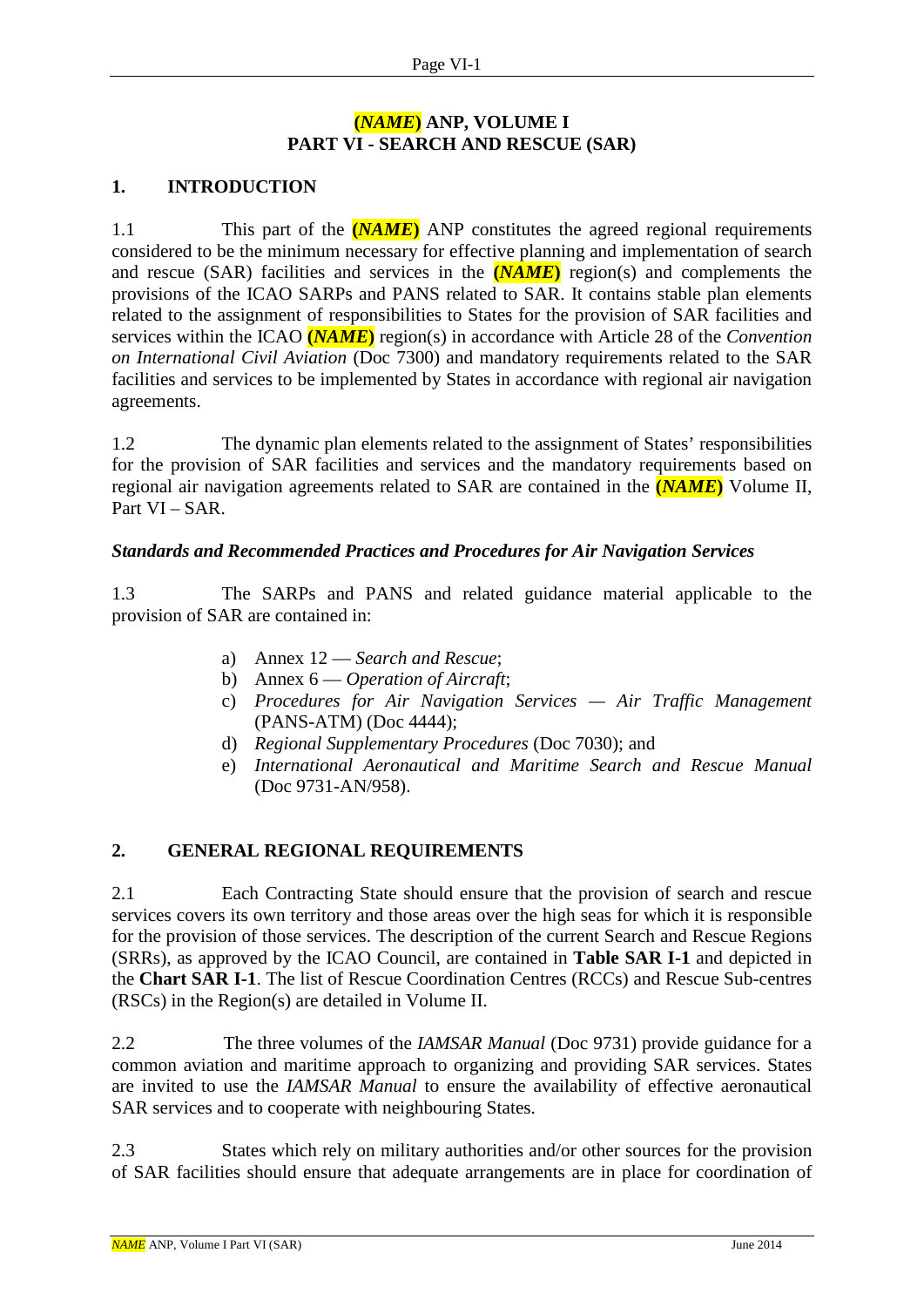SAR activities between all entities involved.<br>2.4 Arrangements should be made

Arrangements should be made to permit a call on any national services likely to be able to render assistance on an ad-hoc basis, in those cases when the scope of SAR operations requires such assistance.

\_\_\_\_\_\_\_\_\_\_\_\_\_\_\_\_\_\_\_

# **3. SPECIFIC REGIONAL REQUIREMENTS**

3.1 TBD (if necessary).

*NAME* ANP, Volume I Part VI (SAR) June 2014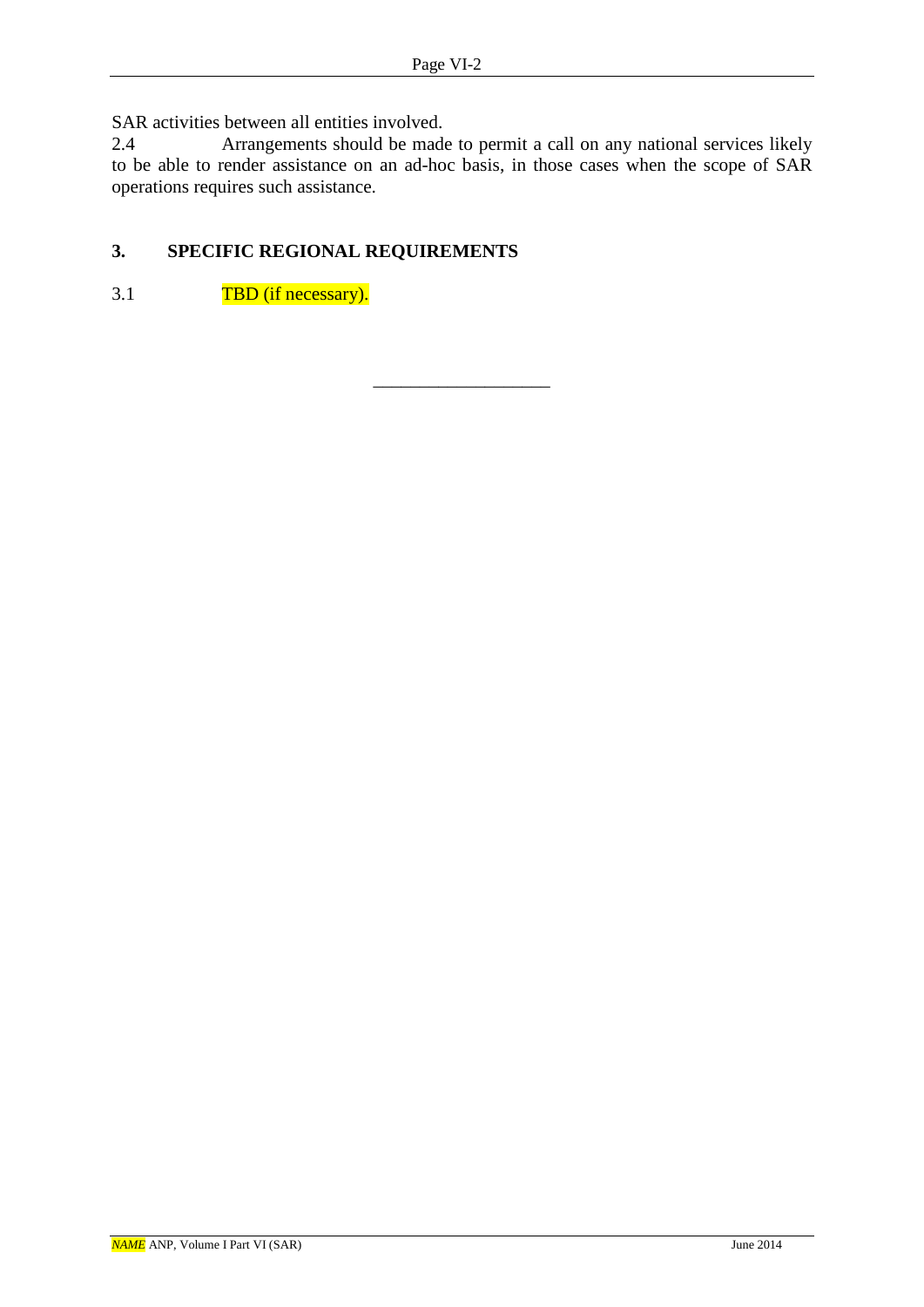# **TABLE SAR I-1 – SEARCH AND RESCUE REGIONS (SRR) OF THE (***NAME***) REGION(S)**

### **EXPLANATION OF THE TABLE**

Column:

- 1 Name of the SRR<br>2 Description of SR
- Description of SRR lateral limits;
- 3 Remarks *—* additional information, if necessary.

| <b>Lateral limits coordinates</b><br><b>SRR</b> |                                         | <b>Remarks</b> |  |
|-------------------------------------------------|-----------------------------------------|----------------|--|
|                                                 | $\overline{2}$                          | 3              |  |
| <b>AMSWELL</b>                                  | <b>SRR AMSWELL</b>                      |                |  |
| (example)                                       |                                         |                |  |
|                                                 | 5705N 04000W-5640N 02108W               |                |  |
|                                                 | 4331N 02108W-4124N 03003W               |                |  |
|                                                 | 4044N 03711W-4236N 03700W               |                |  |
|                                                 | 4402N 04000W-4228N 04120W               |                |  |
|                                                 | 5251N 04147W-5705N 04000W               |                |  |
|                                                 | Then along the national borders between |                |  |
|                                                 | State X and State Y.                    |                |  |
|                                                 |                                         |                |  |

\_\_\_\_\_\_\_\_\_\_\_\_\_\_\_\_\_\_\_\_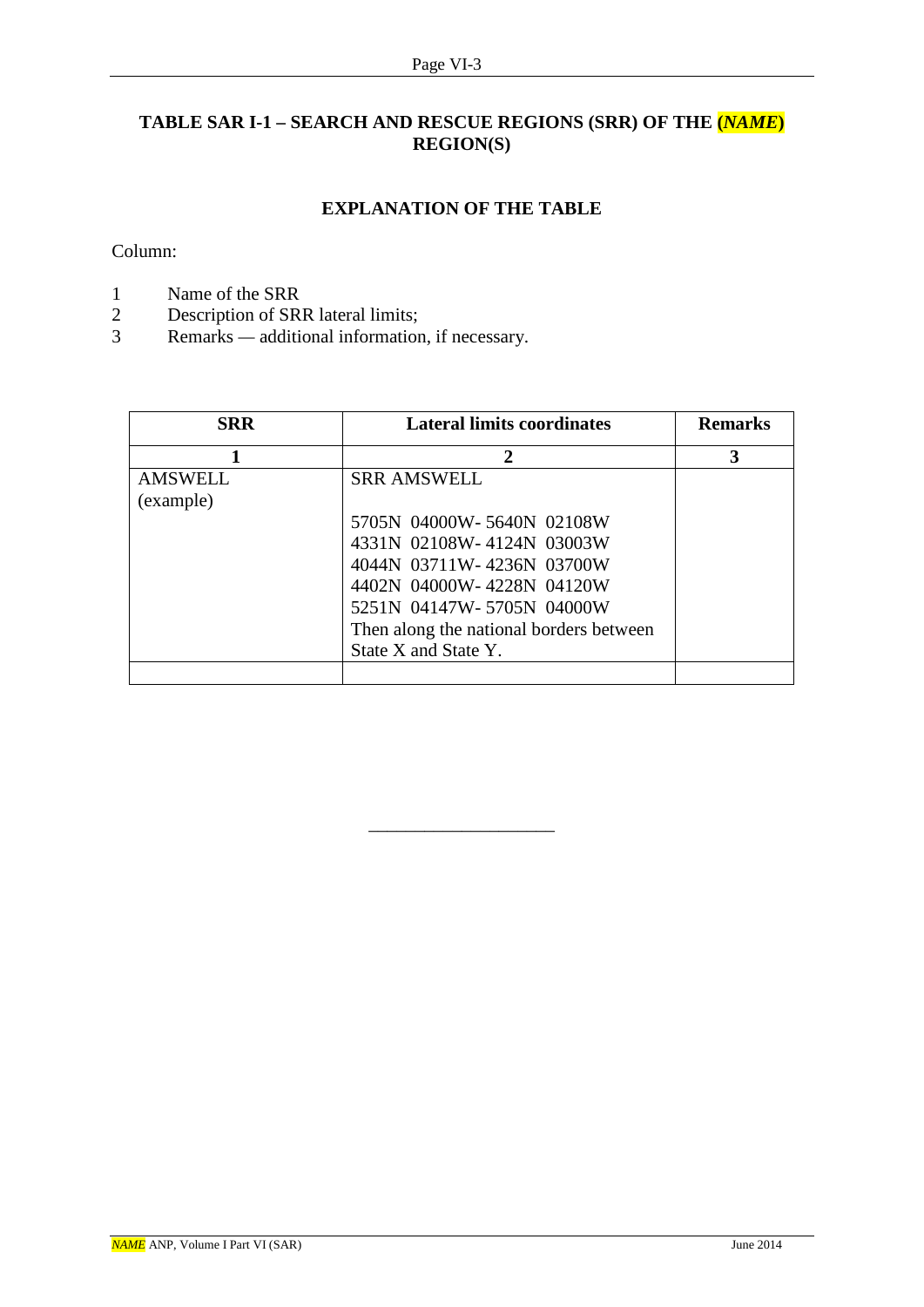### **(***NAME***) ANP, VOLUME I**

#### **PART VII - AERONAUTICAL INFORMATION MANAGEMENT (AIM)**

#### **1. INTRODUCTION**

1.1 This part of the **(***NAME***)** ANP constitutes the agreed regional requirements considered to be the minimum necessary for effective planning and implementation of aeronautical information services (AIS) and aeronautical information management (AIM) facilities and services in the **(***NAME***)** region(s) and complements the provisions of the ICAO SARPs and PANS related to AIS/AIM. It contains stable plan elements related to the assignment of responsibilities to States for the provision of AIS/AIM facilities and services within the ICAO **(***NAME***)** Region(s) in accordance with Article 28 of the *Convention on International Civil Aviation* (Doc 7300); and mandatory requirements related to the AIS/AIM facilities and services to be implemented by States in accordance with regional air navigation agreements.

1.2 The dynamic plan elements related to the assignment of responsibilities to States for the provision of AIS/AIM facilities and services and the mandatory requirements based on regional air navigation agreements related to the AIS/AIM facilities and services are contained in the **(***NAME***)** ANP Volume II, Part VII – AIM.

1.3 The **(***NAME***)** ANP Volume III contains dynamic/flexible plan elements related to the implementation of air navigation systems and their modernization in line with the ICAO Aviation System Block Upgrades (ASBUs) methodology and associated technology roadmaps described in the Global Air Navigation Plan. The ASBU modules are aimed at increasing capacity and improving efficiency of the aviation system whilst maintaining or enhancing safety level, and achieving the necessary harmonization and interoperability at regional and global level. This includes the regionally agreed ASBU modules applicable to the specified ICAO region/sub-region and associated elements/enablers necessary for the monitoring of the status of implementation of these ASBU modules, which include service improvement through digital aeronautical information management and interoperability and data through globally interoperable system wide information management (SWIM).

#### *Standards and Recommended Practices and Procedures for Air Navigation Services*

1.4 The SARPs and PANS and related guidance material applicable to the provision of AIS, and ultimately AIM, are contained in:

- a) Annex 4 *Aeronautical Charts*;
- b) Annex 15 *Aeronautical Information Services*;
- c) *Regional Supplementary Procedures* (Doc 7030);
- d) *Aeronautical Information Services Provided by States* (Doc 7383);
- e) *Location Indicators* (Doc 7910);
- f) *Aeronautical Information Services Manual* (Doc 8126);
- g) *Procedures for Air Navigation Services – Aircraft Operations – Construction of Visual and Instrument Flight Procedures* (PANS-OPS, Volume I and Volume II) (Doc 8168);